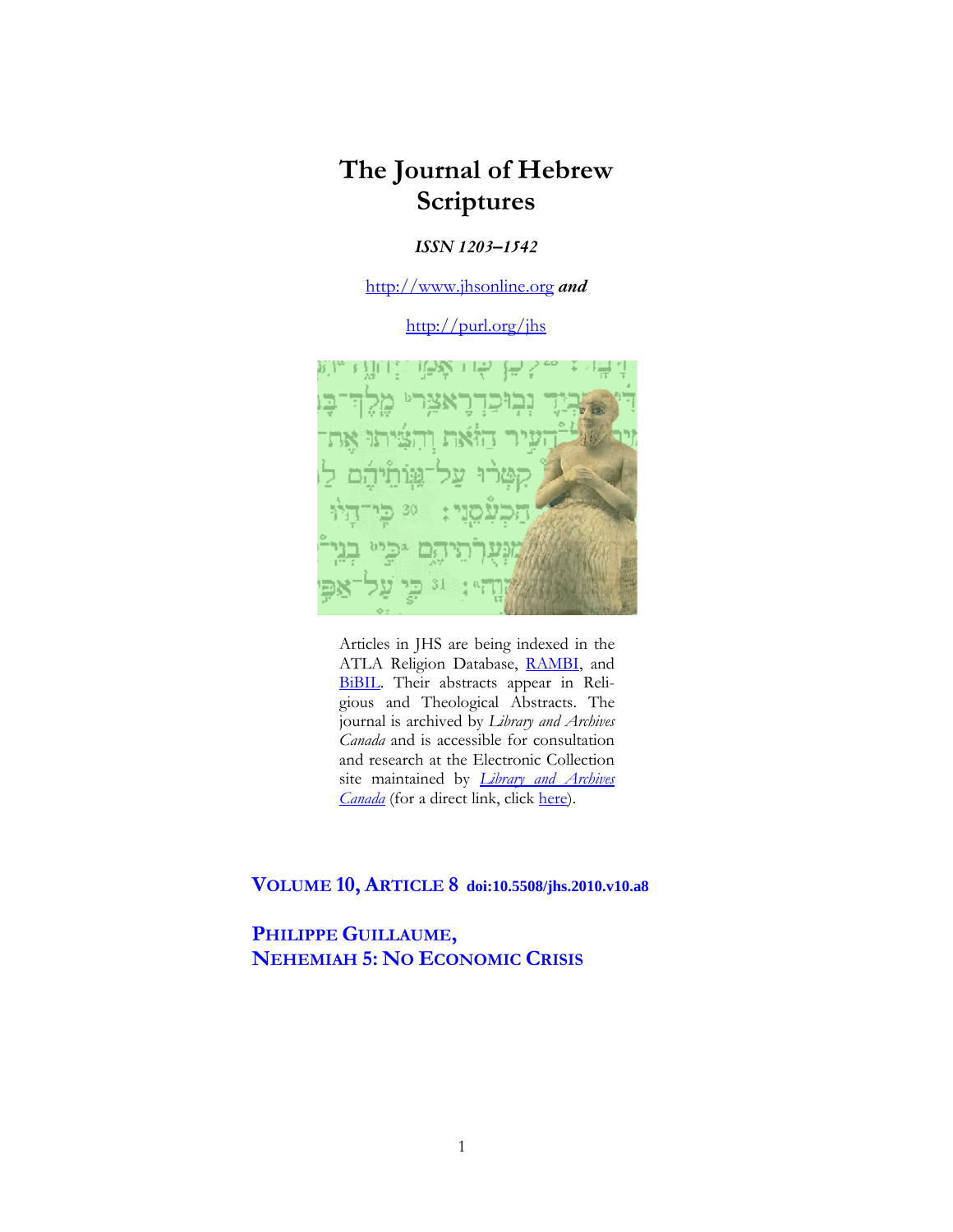# **NEHEMIAH 5: NO ECONOMIC CRISIS**

## PHILIPPE GUILLAUME GRUB, SWITZERLAND

#### **INTRODUCTION**

 $\overline{a}$ 

The concept of crisis has long been a favourite of social-scientific (biblical) exegetes and has informed much of their work in reconstructing ancient Israelite history. Contrary to historical criticism that usually focuses diachronically on relations of cause and effect over time, social-scientific exegesis most often focuses synchronically on the way meaning is generated by social actors related to one another by a complex web of culturally-determined social systems.[1](#page-1-0) The mother of all crises in social-scientific exegesis of the HB is the one caused by the consolidation of the monarchic state in the eighth century BCE in Israel and Judah. The rise of an urban elite at the court of Samaria and then at Jerusalem is understood as introducing social stratification in Israelite society, increasing the fiscal burden of the peasants, and spurring a prophetic reaction. For historical reasons related to the context in which the socialscientific method arose in biblical studies, the image of the prophet as a champion of social justice caught the exegetical imagination and had some political impact, at least in the microcosm of biblical exegesis.[2](#page-1-1)

The concept of crisis was also read back into the emergence of early Israel in the Iron Age I. The breakdown of the Eastern Mediterranean trade system supposedly spurred a peasant revolt.<sup>[3](#page-1-2)</sup> These peasants withdrew into the highland to raise goats and start an egalitarian counter-culture that smelt of patchouli more than of manure. Post-Colonialists and Agrarians have replaced hippies and Socialists, but the growing concern for ecological matters provides

<span id="page-1-0"></span><sup>1</sup> S.C. Barton, *Handbook to Exegesis of the New Testament* (Leiden: E.J. Brill, 1997), 277.

<span id="page-1-1"></span><sup>2</sup> J.H. Elliott, "On Wooing Crocodiles for Fun and Profit," J.J. Pilch (ed.), *Social Scientific Models for Interpreting the Bible* (Leiden: E.J. Brill, 2001), 5–20` N.K. Gottwald and R. Boer, "Political Activism and Biblical Scholarship: an Interview," R. Boer (ed.), *Tracking the* Tribes of Yahweh (JSOTSupS, 351; Sheffield, Sheffield Academic Press, 2002), 157-71.

<span id="page-1-2"></span><sup>3</sup> N.K. Gottwald, *The Tribes of Yahweh* (Sheffield: Sheffield Academic Press, 1999).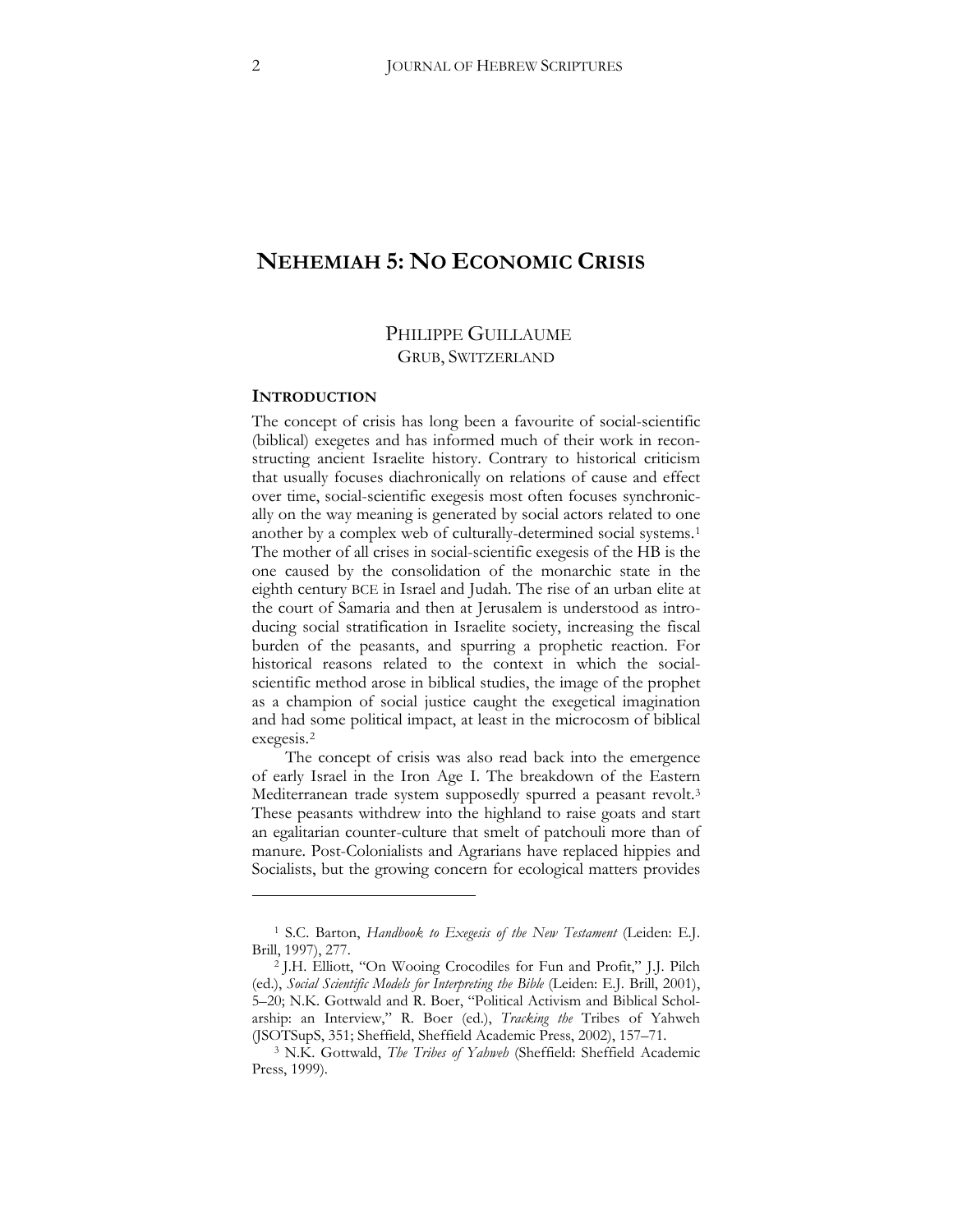ever new openings for biblically minded prophets.[4](#page-2-0) As prophets need crises to thrive, it is not surprising that a scholar has now stretched the duration of the biblical crisis to the entire Persian and Hellenistic eras culminating during the Roman period.[5](#page-2-1)

This article calls into question the scholarly tendency to multiply or lengthen crises. In particular, it focuses on Persian Yehud and the description of a putative economic crisis in Nehemiah 5. This text has attracted much attention. Contrary to the widespread agreement that the text reflects an acute social and economic crisis, this article argues, on the grounds of historical studies, that the crisis Nehemiah tackled existed mainly "on paper," that is, in the biblical text and in critical, social-scientific studies of this text. This is not to deny that farmers often faced natural and political calamities, but the subsequent famines can only be deemed crises if the term is used in a rather loose manner. This loose use of the term has led scholars either to multiply supposedly historical crises or to dramatically increase their temporal span. As they do so, the term itself becomes less and less helpful and even, at times, misleading for historical research, as the present article demonstrates in the case of Nehemiah 5.

### **THE TALE**

Reading Nehemiah as an independent composition, Margaret Cohen identifies fifteen tales that structure the entire book in the style of Herodotus and other historiographers of the fifth century BCE. Nehemiah 5 covers tale six (Neh 5:1–11) and tale seven (Neh 5:14–19) and juxtaposes a dialogue and an autobiographical monologue with generous outpourings of emotions 'that may be sincere, but are certainly also purposefully crafted to work within the larger narrative structure.'[6](#page-2-2) Nehemiah 5 interrupts the story of the wall construction to stress the need to separate the people from the practices of the *gôyīm*.<sup>[7](#page-2-3)</sup>

### **The Problem**

 $\overline{a}$ 

Verse 1 introduces the story as an outcry of the people (העם) and their wives against 'their brothers the *Yehûdîm*' (אחיהם היהודים). The translation 'Jewish kin' is a problem because it focuses on

<sup>4</sup> E.F. Davis, *Scripture, Culture and Agriculture* (Cambridge: Cambridge University Press, 2009).

<span id="page-2-2"></span><span id="page-2-1"></span><span id="page-2-0"></span><sup>&</sup>lt;sup>5</sup> W.R. Domeris, *Touching the Heart of God* (LHBOTS, 466; New York: T.&T. Clark, 2007), 149–50.

<sup>6</sup> M. Cohen, "Leave Nehemiah Alone," M.J. Boda and P.L. Reditt (eds), *Unity and Disunity in Ezra-Nehemiah* (HBM, 17; Sheffield: Sheffield Phoenix Press, 2008), 74.

<span id="page-2-3"></span><sup>7</sup> D. Janzen, "The Cries of Jerusalem," M.J. Boda and P.L. Reditt (eds), *Unity and Disunity in Ezra-Nehemiah* (HBM, 17; Sheffield: Sheffield Phoenix Press, 2008), 131.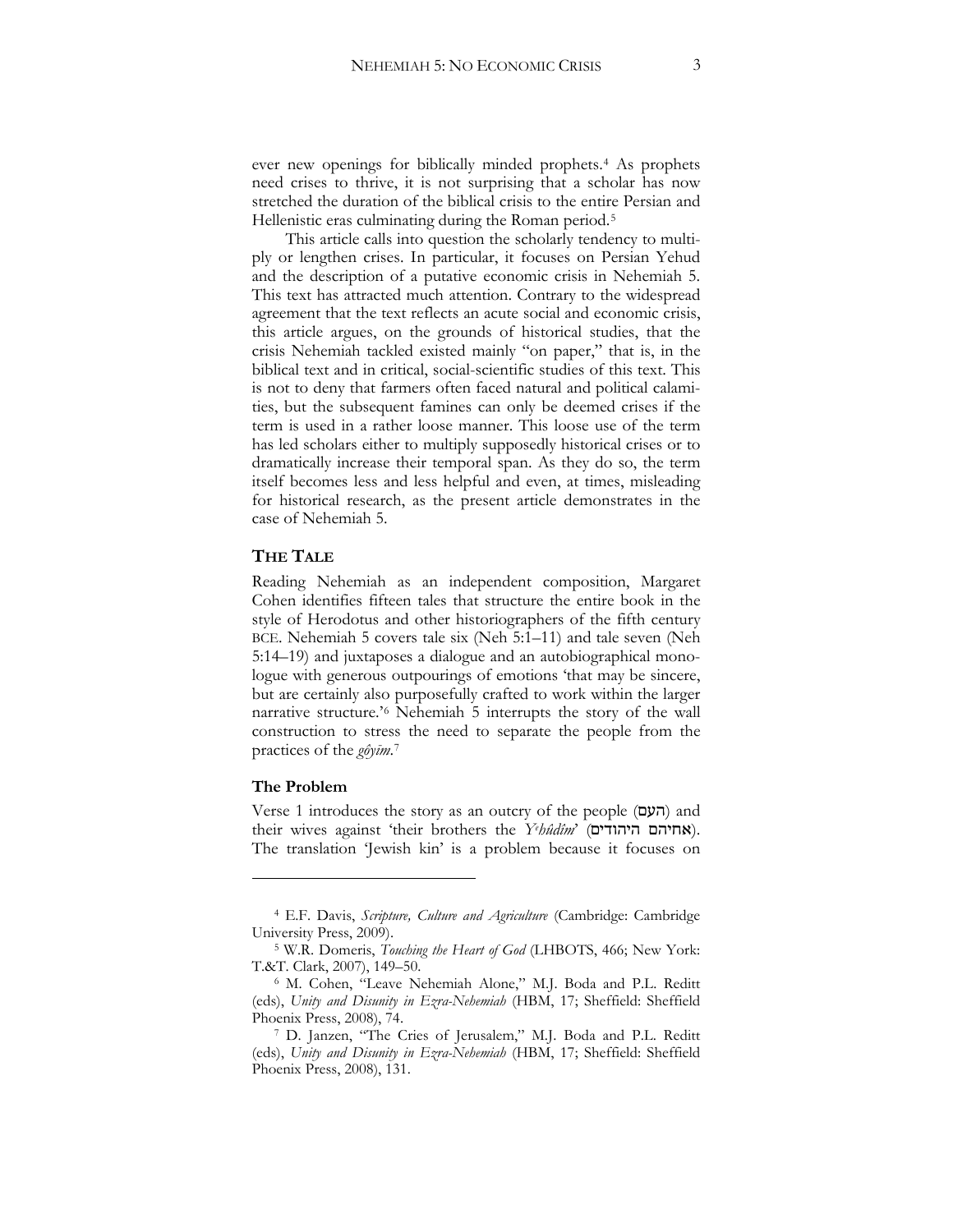ethnicity at the expense of the equality that is stressed again in v 5a: 'Now, as the flesh of our brothers is our flesh and as their sons are our sons.' The complaint is lodged by people who consider themselves as equals but who claim that they are being short-changed by their Jewish brothers. This Jewish brotherhood represents a close circle, the social and economic elite gravitating around the Persian administrative centre at Jerusalem.[8](#page-3-0)

Verses 2–4 begin with the words  $\overline{v}$  with  $\overline{v}$  "there are some who are saying" (Neh 5:2,3,4). Scholars like to see in the threefold rumour three successive phases of economic degradation, but it requires reading ערבים 'pledge [our sons and daughters; cf. NJB]' for רבים 'many' in v 2, a reading devoid of textual support.<sup>[9](#page-3-1)</sup> Rather, the text lists three typical situations of economic duress. First, a group with numerous sons and daughters insist that they need to take  $(7)$ ) wheat to survive. A second group mortgages  $(27)$  fields, vineyards and houses to take grain during the famine. They have fields, vineyards and houses, therefore they are neither poor nor destitute. The last group borrows (לוה) silver to pay the king's tax. Their fields and vineyards are mentioned at the end of the verse without connection with the preceding phrase. None are destitute. What they need is credit. Crisis is not the problem, because they have assets to secure loans and there is no indication that loans are not forthcoming. There is no mention of foreclosure or of drying up of credit. Verses 2–4 set the stage for the story by presenting three standard procedures that are not problematic in themselves. Were the resenters poor and destitute, they would not have access to credit because no one lends to the poor.

The problem does not reside in credit but in a feeling of injustice expressed in v 5. Verse 5 begins with **'turn'** 'now' to mark that the crunch comes at this point. The borrowers complain that their children are not treated as the children of their brothers. They object that they are being forced (בבשים) to sell their own children to serve as slaves ( הנה אנחנו כבשים את בנינו ואת בנתינו $\,$ . The problem is not the impressing of children but favouritism. The discontents suggest that the progeny of influential families managed to escape some tasks that their children could not escape. Such accusations would be preposterous if the people who filed the

<span id="page-3-0"></span><sup>8</sup> J. Blenkinsopp, "Temple and Society in Achaemenid Judah," P.R. Davies (ed.), *Second Temple Studies 1* (JSOTSupS, 117; Sheffield: JSOT Press, 1991), 47.

<span id="page-3-1"></span><sup>9</sup> I.L Seeligman, "Darlehen, Bürgschaft und Zins in Recht und Gedankenwelt der Hebräischen Bibel," I.L. Seeligmann and E. Blum (eds), *Gesammelte Studien zur Hebräischen Bibel* (FAT, 41` Tübingen: Mohr Siebeck, 2004), 327; W.J. Houston, *Contending for Justice* (LHBOTS, 428; London: T&T Clark, 2008), 29. The proposal has a long history, see, for instance, the discussion (and rejection of the proposal) in L. W Batten, *Ezra-Nehemiah* (ICC, Edinburgh: Clark, 1913), 238.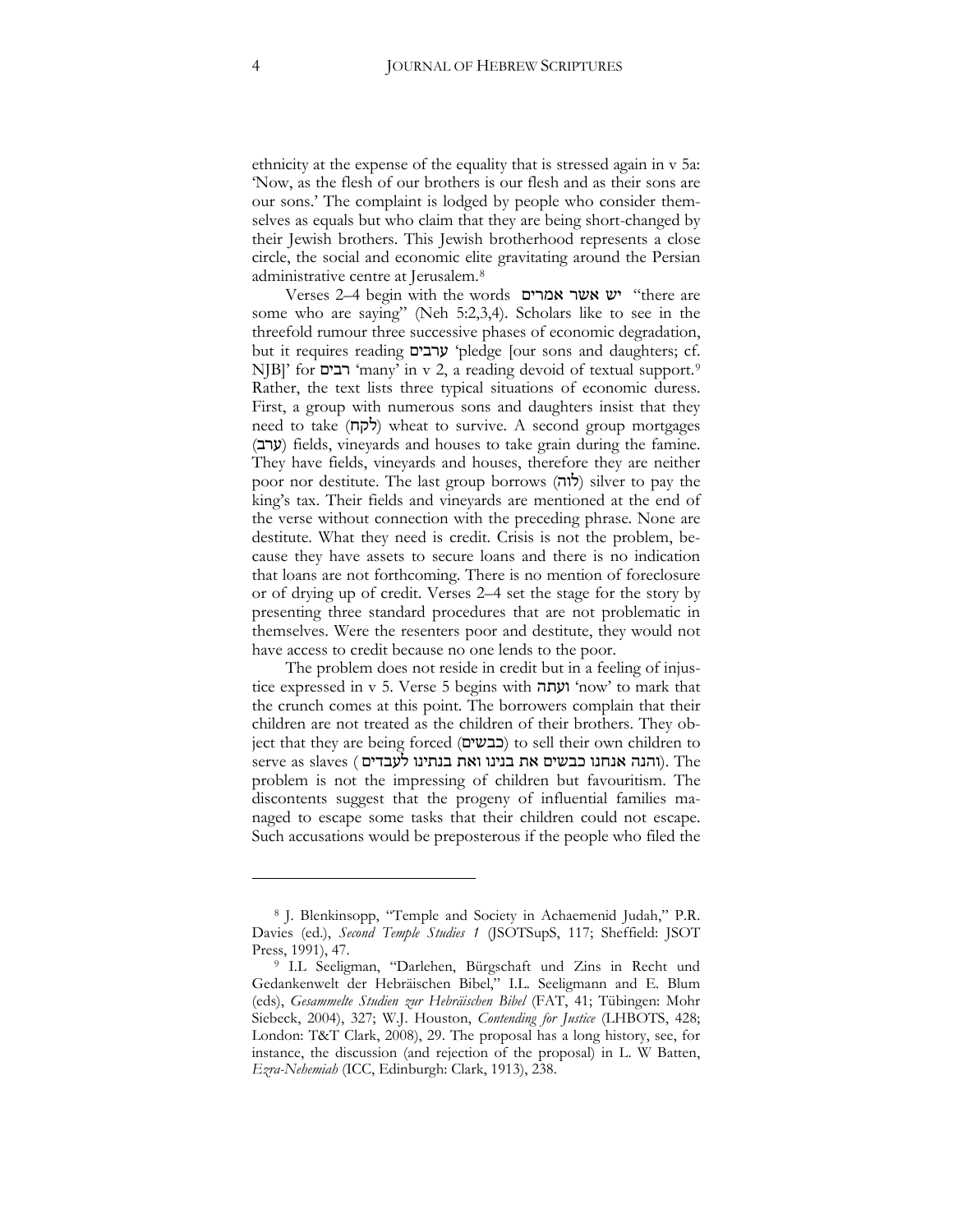complaint did not consider themselves as part of the elite as much as Nehemiah.

### **The Governor's Reaction**

Verses 6 and 7 underline Nehemiah's angry reaction. After mastering his hearty emotions (וימלך לבי עלי) rather than 'thinking it over' (NRSV), he immediately brings charges "against the nobles (*hôrîm*) and the officials (*s<sup>eganim*)." Their wrongdoing is economic but the</sup> ambiguity of the term !</with *sin* or *shin* and final *aleph* or *heh* in the various textual traditions opens a range of translations from 'charging interest,' 'requiring pledges to secure loans,' 'foreclosure and seizing of collaterals' to 'pressing for repayment.' Roots נשה and **xv** do not necessarily imply interest.<sup>[10](#page-4-0)</sup> The problem is not these standard practices as such. The problem is their use in financial dealings with brothers (איש באחיו). Nehemiah accuses the *hôrîm* and *seganîm* of selling their brothers to the *gôyīm* when they should be rescuing them (v 8).

After a pious admonishment of the culprits, Nehemiah states that he and his entourage are also lending silver and grain (v 10 -'<1). Given the extremely favourable portrayal of the governor in the book that bears his name, it is unlikely that Nehemiah is confessing any wrongdoing.[11](#page-4-1) Rather than exculpating himself and his family of the abuses he denounces, he takes the lead in soothing the taxpayers. Nehemiah exhorts the *hôrîm* and *seganîm* to imitate him in giving up (געזבה נא) interest, pledges, foreclosure or immediate repayment (משא). The *hôrîm* and *seganîm* are convenient scapegoats, taking the blame after which the narrator can present Nehemiah as the paradigmatic generous patron.

#### **The measures taken to deal with the problem**

The imposed measures are loosely related to the problems reported in the first verses. Instead of sending the sons and daughters who escaped conscription to work with the others, the fields, vineyards, olive groves, houses, silver, grain, and oil should be 'returned' (השיבו נא), like the houses, fields and vineyards of Jer 32:15.<sup>[12](#page-4-2)</sup> This is not the reversal of a process of concentration of land. The return concerns the collaterals used for the repayment of antichretic loans. In light of the common practice at the time, the fields, vineyards, olive groves, and houses were not seized by creditors. Land in itself

<span id="page-4-0"></span><sup>10</sup> C.D. Gross, "Is there any Interest in Nehemiah 5?," *SJOT* 11 (1997) 270–78; R. Kessler, "Das hebräische Schuldenwesen Terminologie und Metaphorik," Wort und Dienst 20 (1989), 57-69; reprint in R. Kessler, *Studien zur Sozialgeschichte Israels* (Stuttgart: bkw Bibelwerk, 2009), 31–45.

<sup>&</sup>lt;sup>11</sup> Gross, "Interest?," 275.

<span id="page-4-2"></span><span id="page-4-1"></span><sup>12</sup> T. Reinmuth, *Der Bericht Nehemias. Zur literarischen Eigenart, traditionsgeschichtlichen Prägung und innerbiblischen Rezeption des Ich-Berichts Nehemias* (OBO, 183` Fribourg: Universitätsverlag, 2002), 132.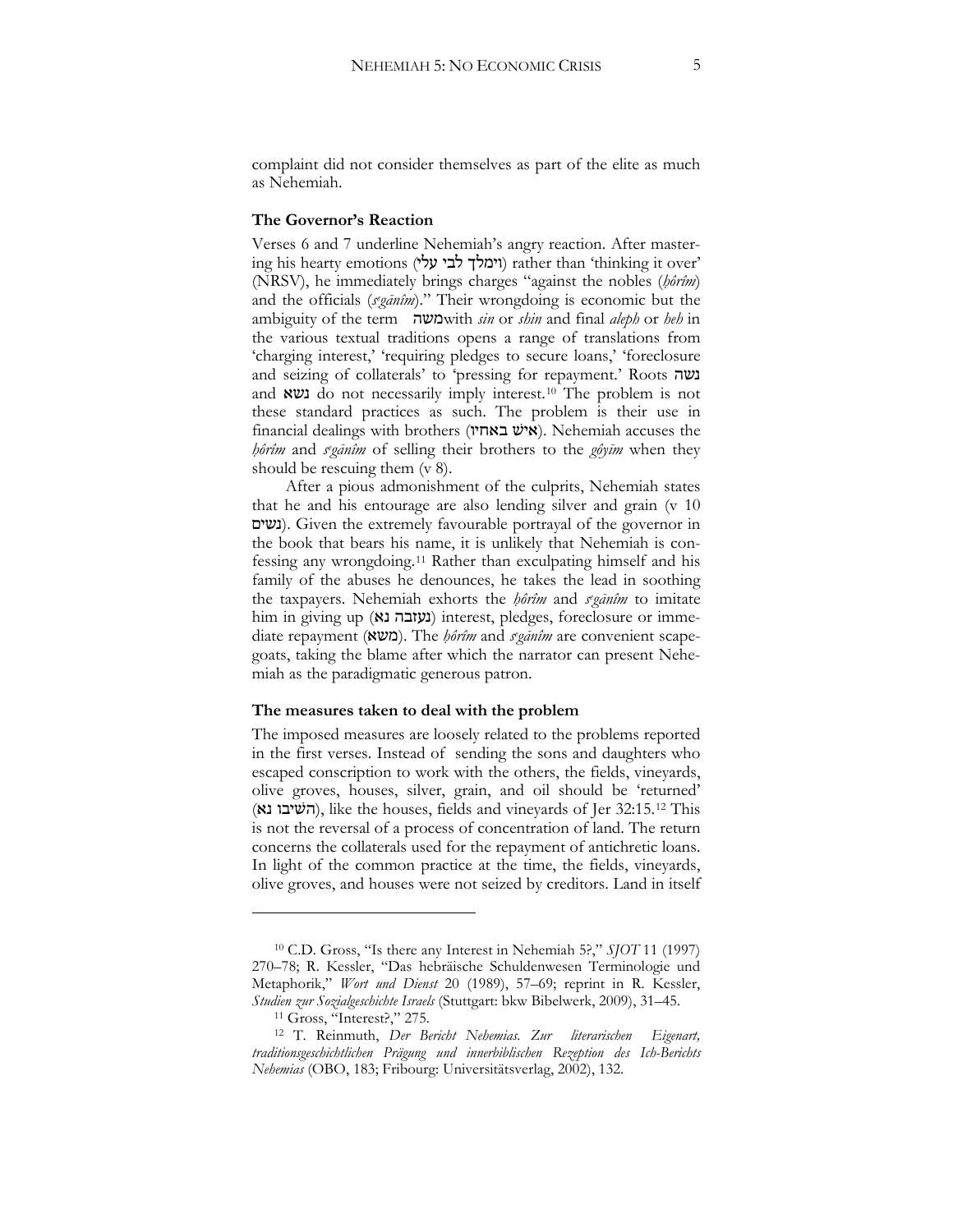had no value and lenders were interested in securing labour rather than land.[13](#page-5-0) The notion of the rich extending loans to the poor to despoil them of their meagre possessions is based on the modern notion of banks as institutions making money by lending money at higher interest rates than the rates at which they borrow. No such systems existed in the ancient world where interest rates were determined by custom rather than by the market.[14](#page-5-1) Seizing the debtor and selling him abroad would have defeated the whole point of lending.

Therefore, the return imposed by Nehemiah involved assets mortgaged to secure loans serviced through predetermined portions of yields. There is no transfer of ownership back to the previous owners. Repayment is deferred or the interest abandoned. By adding the demonstrative pronoun to *maššā*' (המשא הזה) it is fairly clear that the relief measure is a one-off instance. Nehemiah proposes to stop the clock until the forthcoming grape, olive, and grain harvest so that the burden does not accrue during the famine. Apart from that, the description of the practical measures remains on a general level. The narrator does not delineate a concrete set of measures but presents a typical situation. Nehemiah requires the end of 'inappropriate demands for repayment of loans in a time of financial stringency.'[15](#page-5-2) What is appropriate is of course a matter of appreciation. What is clear, however, is that Nehemiah's 'solution to the economic crisis defies reality,'[16](#page-5-3) unless the reality postulated by the narrator is different from the economic reality modern readers imagine.

The famine alluded to in v 3 cannot have been as serious as the complainers suggest since Nehemiah enacts his measures to make sure that the work on the wall continues. Had the famine

<span id="page-5-0"></span><sup>13</sup> M.I. Finley, "Die Schuldknechtschaft," H. G. Kippenborg, *Seminar: die Entstehung der antiken Klassen-gesellschaft* (Taschenbuch Wissenschaft, 130` Frankfurt: Suhrkamp, 1977) 180–81. P. Steinkeller, "Money-lending Practices in Ur III Babylonia: the Issue of Economic Motivation," M. Hudson and M. Van de Mieroop (eds), *Debt and Economic Renewal in the Ancient Near East* (Bethesda: 2002, pp. 109–37. M. Van De Mieroop, "A History of Near Eastern Debt?," in M. Hudson and M. Van De Mieroop, *Debt and Economic Renewal in the Ancient Near East (Bethesda: CDL, 2002) 82; C.* Wunsch, "Debt, Interest, Pledge and Forfeiture in the Neo-Babylonian and Early Achaemenid Period," M. Hudson and M. Van De Mieroop (eds), *Debt and Economic Renewal in the Ancient Near East* (Bethesda: CDL, 2002) 250; S. Faroqhi, "Indebtedness in the Bursa Area, 1730–1740," M. Afifi et al. (eds), *Sociétés rurales ottomanes* (Cairo: IFAO, 2005) 208. Not yet available to me, M. Jursa (ed.), *Aspects of the Economic History of Babylonia in the First Millennium BC* (AOAT, 377: Münster: Ugarit Verlag, 2010).

<span id="page-5-1"></span><sup>14</sup> J.M. Renger, "Comments on Economic Structures in Ancient Mesopotamia," *Orientalia* 63 (1994) 191.

<sup>15</sup> Gross, "Interest?," 277.

<span id="page-5-3"></span><span id="page-5-2"></span><sup>16</sup> J.M. Halligan, "Nehemiah 5," P.R. Davies (ed.), *Second Temple Studies 1* (JSOTSupS, 117; Sheffield: JSOT Press, 1991), 152.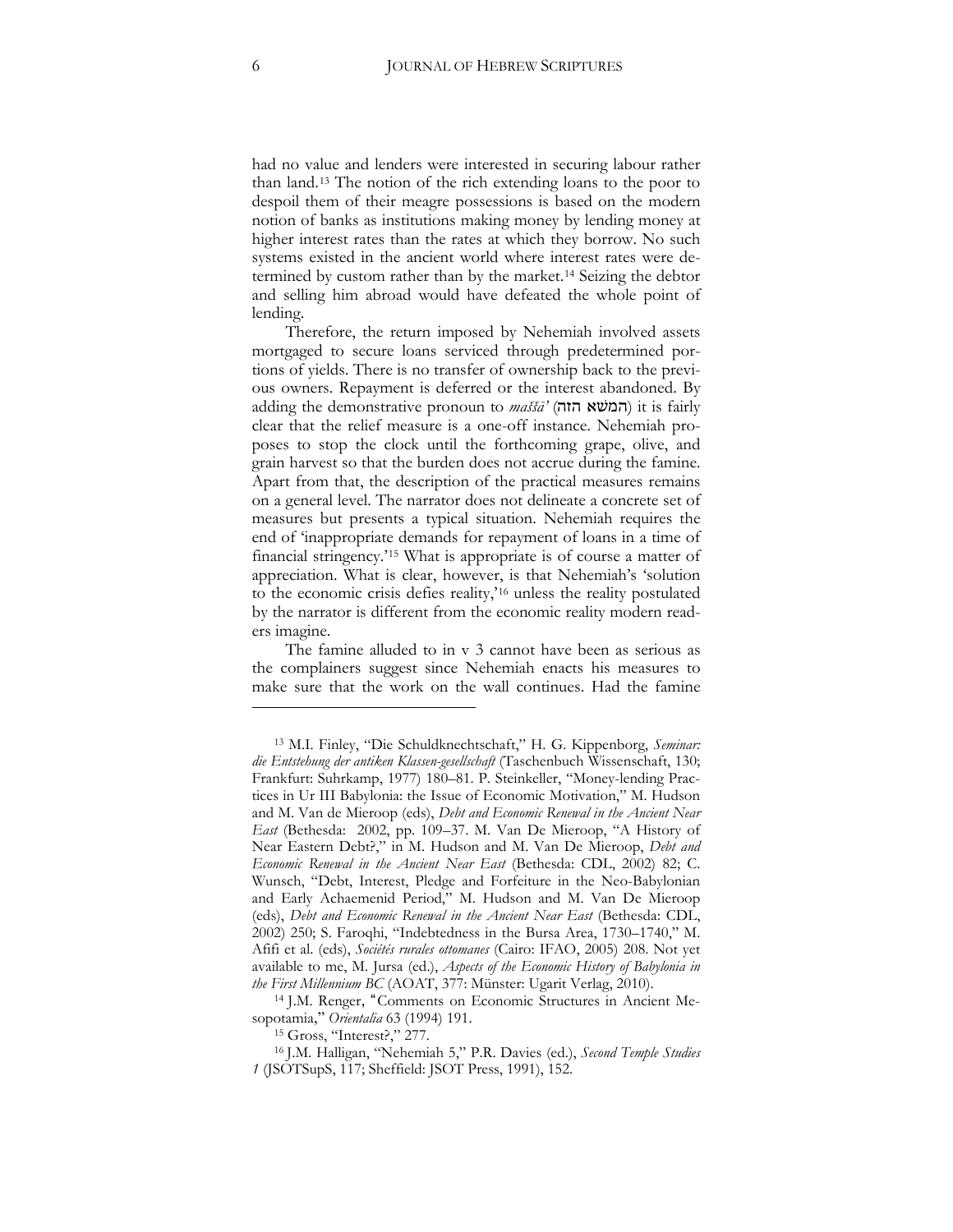been really severe, the payment of the King's tax would have been postponed or cancelled as was commonly the case (see below). Nothing is said about the 'enslaved' children of v 5. The silence is all the more significant since, in his indictment, Nehemiah mentions Jews sold to *gôyīm* and contrasts 'our' buying (back) of these brothers (strangely, the word redemption is not used) to 'your' trading of brothers (v 8). N.K. Gottwald suggests that because they had been sold abroad, nothing could be done about the unfortunate daughters.[17](#page-6-0) But since the *ke tib* of v 2 mentions no slavery, this is special pleading.

### **CONFRONTING COMMON SOCIAL-SCIENTIFIC READINGS OF NEHEMIAH 5**

R. Albertz has written an impressive discussion of Nehemiah 5 which he takes as a historical report of a major economic crisis in the fifth century BCE brought about by the financial reform of Darius. Albertz lists other biblical texts as evidence of a continuing structural crisis in the days of Nehemiah while admitting in a footnote that 'Unfortunately, it is impossible to give an exact date to the texts mentioned.'[18](#page-6-1) Despite the uncertainty of the date, Albertz is confident that the conflict was:

[n]o episode, but a far-reaching and long-lasting social crisis which shook post-exilic Judah to the core. The creeping decline of increasing numbers of population, which at time became acute, to a level below the minimum needs of existence, grew to an abuse which could no longer be overlooked by anyone who held a position of responsibility in the community.[19](#page-6-2)

As dating prophetic oracles is far too precarious to confirm the existence of a crisis in the eighth century BCE, Nehemiah 5 is used as confirmation for an eighth century crisis that would have continued unabated into the Persian period. Albertz postulates that traditional smallholdings had aimed at self-sufficiency and were thus unable to shoulder the extra costs entailed by the obligation of paying a tribute in silver coins.[20](#page-6-3) The amount of the tribute was fixed in advance without heed to the actual yields of the harvest. The conscription for building the walls of Jerusalem made the crisis worse.

Albertz' claim is a faithful reflection of Nehemiah 5. No taxpayer is likely to brag being rich. A crisis narrative may disguise the

<sup>17</sup> Gottwald, *Tribes*, 7.

<span id="page-6-3"></span><span id="page-6-2"></span><span id="page-6-1"></span><span id="page-6-0"></span><sup>&</sup>lt;sup>18</sup> The crisis proof-texts are Isa 29:17–24; 35:1–2; 58:4–9; 59:1–21; Mal 5:3; Pss 37:7–33; 94:5–21; 109:2–3; Job 7:2–3; 14:6; 20:19; 22:6–7; 29:17; 31:16–20. R. Albertz, *A History of Israelite Religion in the Old Testament Period*  (London: SCM, 1994), 636.

<sup>19</sup> Albertz, *Tribes,* 497.

<sup>20</sup> Albertz, *Tribes*, 496.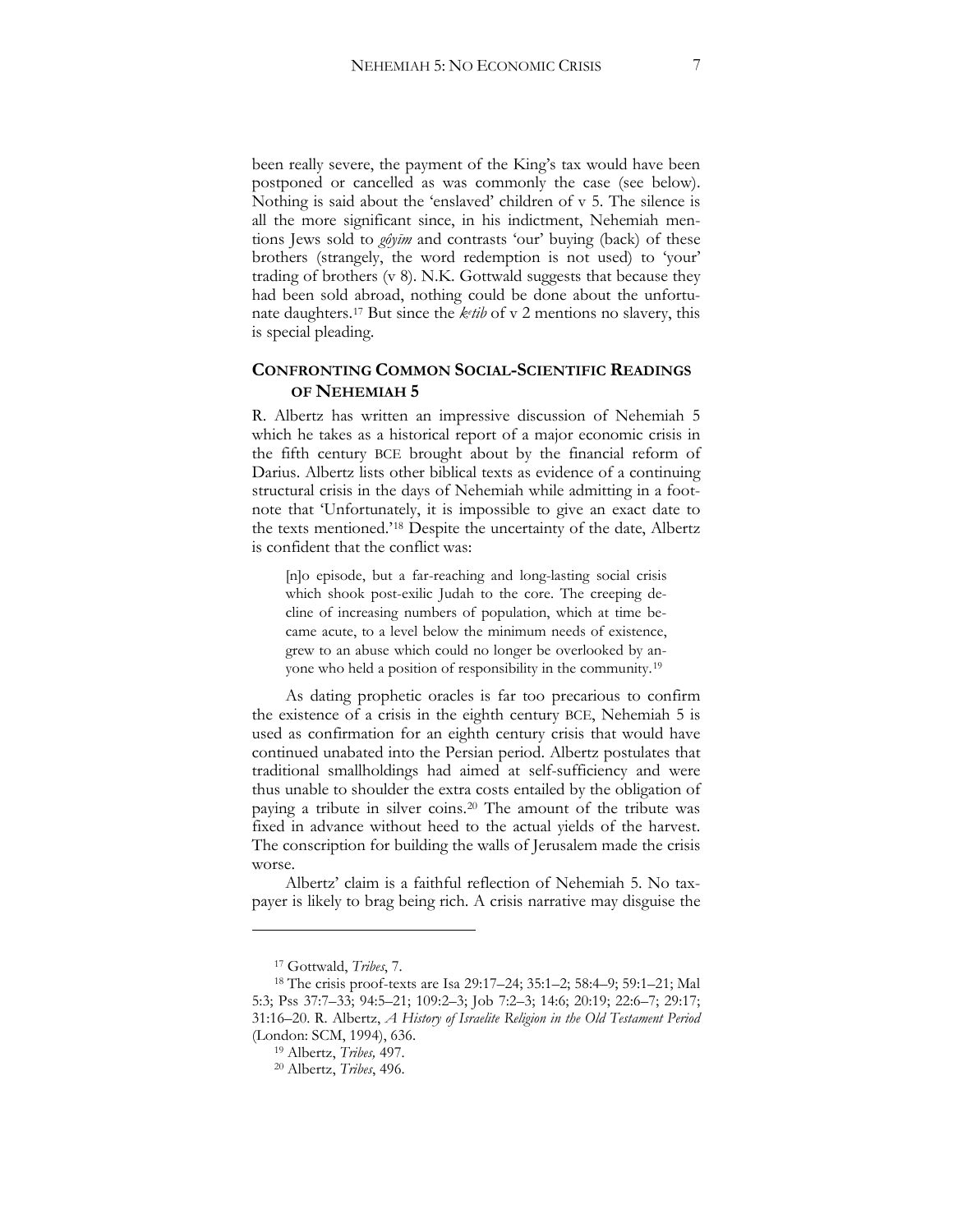actual financial situation rather than reveal it. A decade *before* Albertz' work on Nehemiah 5, a specialist of the economy of the Persian era warned that sweeping views of crushing taxation, silver shortage, and general impoverishment before and after Darius' fiscal reform are flawed.[21](#page-7-0) He preached in the desert. The common social-scientific readings of Nehemiah 5 perpetuate the academic view of the hapless peasant who is unable to adapt to new situations and is victimized by rulers who, blinded by greed, are unable to see that their own welfare depends on the welfare of their people. That greed motivates rulers and farmers alike and that people are not always very rational in the pursuit of their own interests are valid generalizations for all periods. It is also true that farmers consider themselves victims of the 'system' and that no farmer in his (or her) right mind will admit being comfortably prosperous. That rulers never have enough silver in their coffers is also a standard representation. In these conditions, the crisis depicted in Nehemiah 5 is too congruent with stereotypes to be taken at face value. The following points contradict the notion that Nehemiah 5 reports an economic crisis.

### **The Walls of Jerusalem Were Repaired during a Slack of Farming Activities**

Albertz' claim that one of the causes for the crisis was the introduction of conscription for building the walls of Jerusalem is contradicted by the fact that there was enough idle time between sowing and harvest to make sure that work gangs were conscripted outside these peaks of labour. Neh 6:15 dates the completion of the wall on the twenty-fifth day of the month Elul, in the fifty-two days between August 11 and October 2 when the Sabbaths are excluded.[22](#page-7-1) This sets the work between the grain harvest and the next ploughing season. Although it is not certain that the crisis described in Nehemiah 5 is meant to be understood in temporal sequence, taking it as such places the crisis towards the end of July, halfway between the grain and the grape harvest.<sup>[23](#page-7-2)</sup> If, as it stands in its present context, the financial crisis is related to the extra burden involved by the restoration of the walls, the direct effects of the conscription would have been less serious than Albertz claims because it was carefully timed to avoid taking people away from their fields when they were most needed there. Other than in the case of an imminent attack, no ruler or governor would drag the farmers away from their fields during the harvest to work on the walls.

<span id="page-7-0"></span><sup>21</sup> M.W. Stolper, *Entrepreneurs and Empire* (Leiden: NINO, 1985), 143– 45.

<span id="page-7-1"></span><sup>22</sup> D.J.A. Clines, *Ezra, Nehemiah, Esther* (Grand Rapids: Eerdmans, 1984), 176.

<span id="page-7-2"></span><sup>23</sup> J. Blenkinsopp, *Ezra-Nehemiah* (Philadelphia: Westminster Press, 1988), 255–56.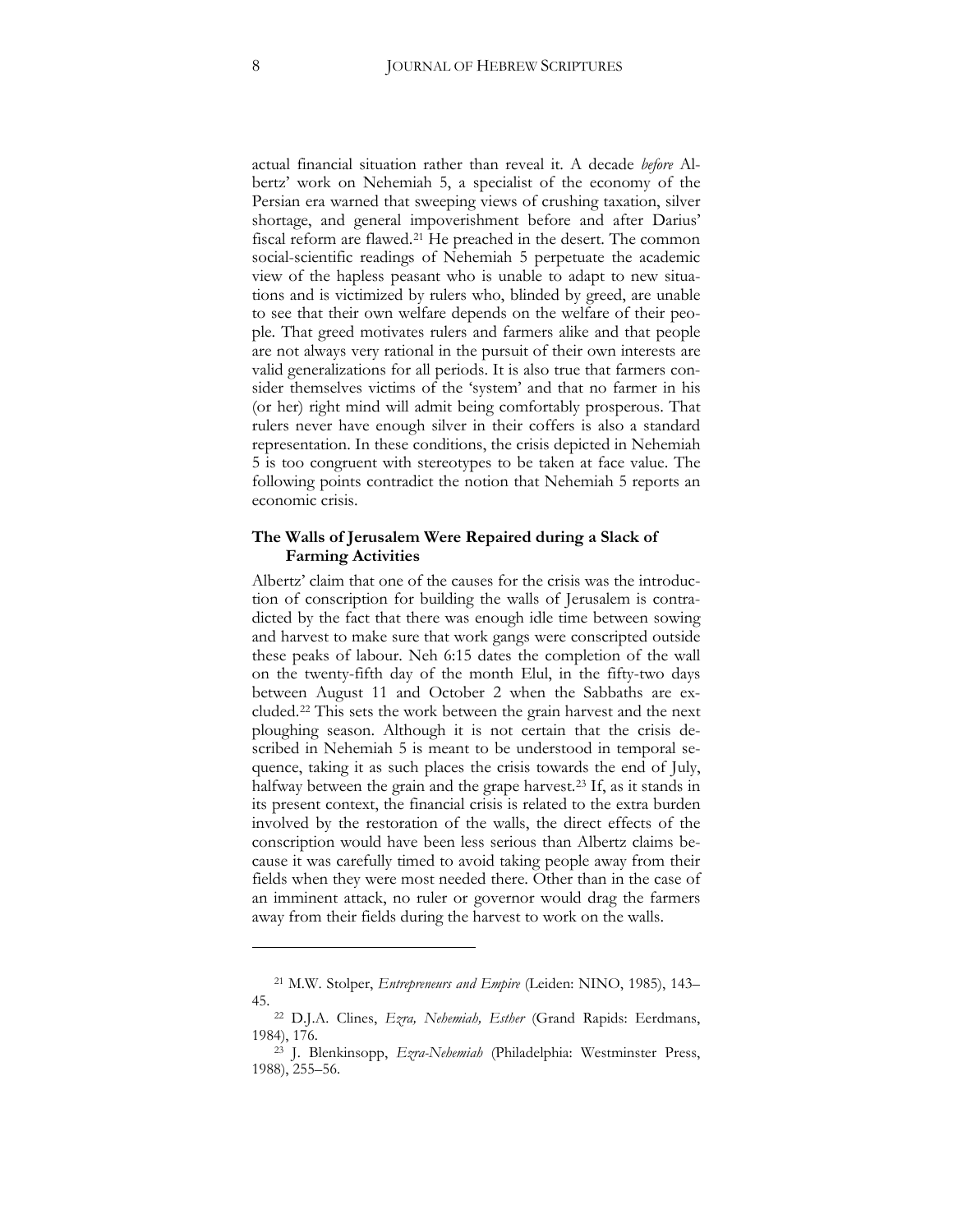#### **Self-sufficiency Includes the Ability to Shoulder Extra Costs**

Albertz's claim that traditional smallholdings aimed at selfsufficiency and were thus unable to shoulder the extra costs entailed by the obligation of paying a tribute in silver coins is based on a faulty understanding of self-sufficiency. Self-sufficiency implies more than the production of enough food to tide over one's dependants until the next harvest. At any period, smallholdings are geared to produce surplus because farmers are unable to know in advance the extent of the yield they will reap under the highly irregular Mediterranean rainfall. Hence, whatever the size of their holdings, farmers plough and sow more than what would theoretically be necessary for the expected yield. Claiming with Albertz that 'small farmers had to cut things down to the bone simply to get by, and it only took very slight additional difficulties like failures in the harvest or conscription for building the walls to upset their precarious situation over a broad front'[24](#page-8-0) robs ordinary farmers of basic planning skills that their sheer survival across the millennia demonstrates they possessed and applied successfully. No doubt, these farmers would have concurred with Professor Albertz' analysis that their situation was very precarious. Yet, farmers survived by anticipating harvest failures and the conscriptions of all sort that they routinely encountered. Well before the Achaemenids arrived on the scene, self-sufficient farmers integrated the various taxes, rents, interests as well as unforeseeable expenses into their calculations of the surface they needed to plough and the amount of seed they should sow each year, or they would not have been selfsufficient at all. If the obligation of paying taxes and dues in coin rather than in kind involved extra costs, these costs would have to be measured against the overall economic situation before the actual burden they represented to the farmer's budget could be evaluated. Were we ever in a position to evaluate these extra costs, the fresh economic opportunities resulting from Persian operations in Egypt may have offset the extra costs. Unfortunately, reliable quantitative studies will probably never be refined enough to allow any meaningful calculation of such costs.

H. Kippenberg's idea that the obligation to pay taxes in silver coins impoverished farmers and was one of the causes of the crisis in Nehemiah 5 has given rise to some weird explanations[.25](#page-8-1) For instance, Smith states:

the Darian innovation of silver currency... may have brought about a growing impoverishment of farmers who had to produce more surplus to exchange for silver (explicitly mentioned in Nehemiah 5) to pay taxes, and thus encourage the indepen-

<sup>24</sup> Albertz, *History*, 496.

<span id="page-8-1"></span><span id="page-8-0"></span><sup>25</sup> H. Kippenberg, *Religion und Klassenbildung im antiken Judäa*  (Göttingen: Vandenhoeck & Ruprecht, 1978), 49–53.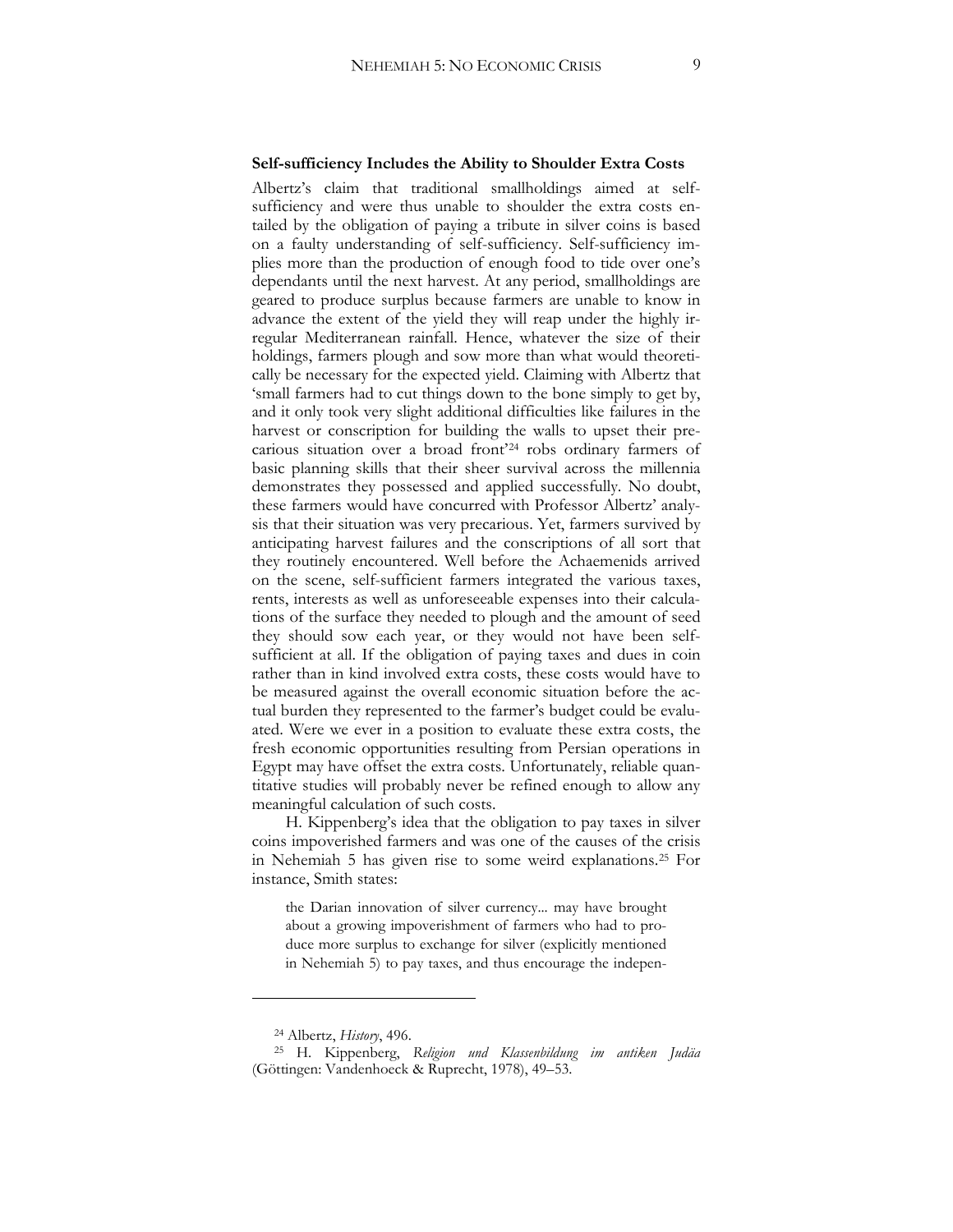dence of small families who could produce more surplus rather than be responsible for more mouths to feed.[26](#page-9-0)

Kippenberg's notion has long been discarded since coinage did not discontinue the weighing out of bullion[.27](#page-9-1) One should also underline the rather faulty logic underlying the idea that farmers could produce more while feeding less mouths. In a system characterized by the absence of tractors and chemical fertilizers, and the presence of an unlimited supply of arable land, the availability of manpower is the most crucial factor for the rise of production. Starving families to raise input defies all economic logic. If Neh 5:2 correctly equates an abundance of children with greater food requirements, Smith's deduction that feeding more children entails fewer surpluses to trade is simply wrong. As long as farmers are not forced to send their children to school, the food requirement of children increases proportionally to their work capacity. Neh 5:5 is quite clear that it is not the work of children that was resented but its remuneration and how it benefited their parents. Having many children was crucial to access credit since they were pawned to secure antichretic loans. Hence, there is no mention of children in the list of returned assets in Neh 5:11–12 because child labour was not the problem but the solution, despite the (tearful) mention of children and daughters in vv 2–5. Moreover, several arguments militate in favour of an overall improvement of the economic situation in the second part of the Persian era.

First, it is not production but the conversion of agricultural surplus into lasting assets that poses the greatest challenge. Typically, agricultural surpluses have little intrinsic value since they mature all at the same time and their value decreases proportionally to their abundance. Farmers know how to produce. What farmers are not very good at is trading their surplus production beyond the immediate bounds of their region so as to benefit from geographical price differentials.

The second factor is geopolitical. Wars negatively impact agriculture and trade in the area where they are fought, but they have a very positive impact on the neighbouring areas. The integration of Palestine into a large Empire had positive effects on the rural economy, entailing a sharp reversal of the situation when the same area was a contested theatre of war.[28](#page-9-2) As much as the economic buoyancy experienced in Syria-Palestine during the seventh century BCE was the direct consequence of the Neo-Assyrian annexation, the integration of Egypt into the Persian Empire altered the strate-

<sup>26</sup> D.L. Smith, "The Politics of Ezra," P.R. Davies (ed.), *Second Temple Studies 1* (JSOTSupS, 117; Sheffield: JSOT Press, 1991), 96.

<span id="page-9-0"></span><sup>27</sup> K. Hoglund, "The Achaemenid Context," P.R. Davies (ed.), *Second Temple Studies 1* (JSOTSupS, 117` Sheffield: JSOT Press, 1991)*,* 61–62.

<span id="page-9-2"></span><span id="page-9-1"></span><sup>28</sup> P. Crone, "Quraysh and the Roman Army," *BSOAS* 70 (2007), 63– 88.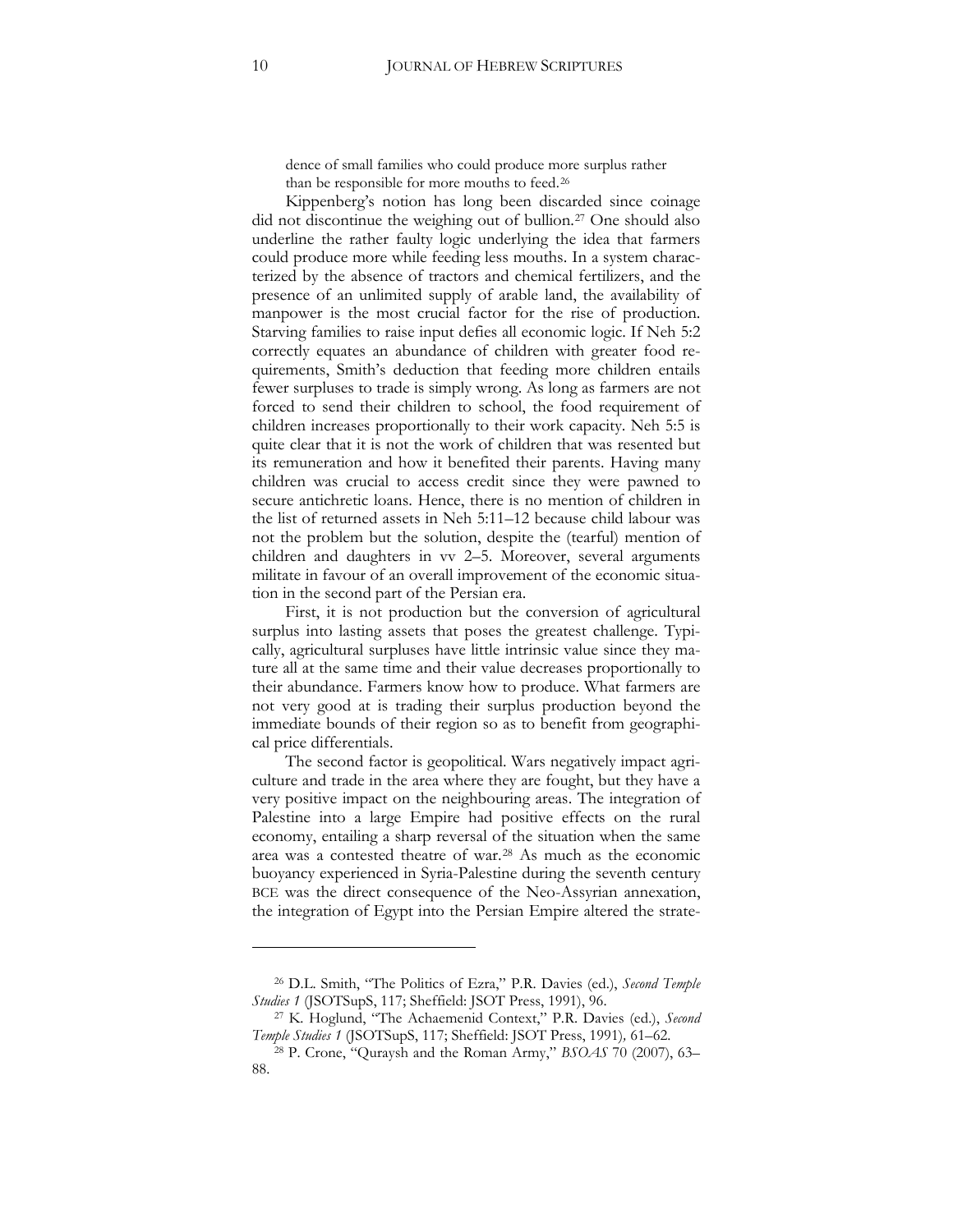gic position of the southern Levant from a depleted Neo-Babylonian buffer zone to a vital route. The major campaigns Persian troops waged in Egypt further enhanced the economic position of Palestine by raising the demand for local surpluses. Therefore, the famine of Nehemiah 5 reflects many an episode but not a structural crisis.

### **Positive Effects of Coinage**

 $\overline{a}$ 

The impact of the monetization of the economy is extremely hard to gauge[.29](#page-10-0) The requirement to pay taxes in silver reflects the generalization of trade and an increasing number of urbanites who grew less of the food they ate or an increasing amount of people drawing revenues besides the food they grew. In principle, this does not imply that the producers lost out when the state transferred upon them the responsibility of the realisation of crops into silver. In fact, the contrary could be the case. Coinage encouraged lateral exchange among peers.[30](#page-10-1) The monetization of the economy saved on a heavy administration and developed mainly where the central state was weak, where taxation was not based mainly on corvée and the system of redistribution was lacking.[31](#page-10-2)

D. Rathbone shows that Egyptian rural estates extended monetization beyond the limit of the quantity of coin actually in circulation.[32](#page-10-3) Although they handled only a limited amount of cash and paid their workers in kind, they provided their workers with credit advances as part of their strategy to build up a reliable manpower. The temple of Jerusalem could have operated along similar lines. By contrast, in Ptolemaic and Roman Egypt the state continued to collect most taxes in kind in order to limit the rise of local markets and of urban networks specialized in non-agricultural ac-tivities that the state could not control as easily as agriculture.<sup>[33](#page-10-4)</sup>

<sup>29</sup> See the contributions in P. Briant, F.M. Henkelman and M.W. Stolper, *L'archive des Fortifications de Persépolis* (Paris: de Boccard, 2008).

<sup>&</sup>lt;sup>30</sup> A. Bresson, *L'économie de la Grèce des cités. Les espaces de l'échange* (Paris: A. Colin, 2008).

<span id="page-10-0"></span><sup>31</sup> J.C. Moreno García, "La dépendance rurale en Égypte ancienne," *JESHO* 51 (2008), 147.

<span id="page-10-1"></span><sup>32</sup> D. Rathbone, *Rationalism and Rural Society in Third-Century A.D. Egypt*  (Cambridge: University of Cambridge Press, 1991), 327–28.

<span id="page-10-4"></span><span id="page-10-3"></span><span id="page-10-2"></span><sup>33</sup> S. von Reden, "The Politics of Monetization in Third-Century BC Egypt," A. Meadows and K. Shipton (eds), *Money and its Uses in the Greek World* (Oxford: Oxford University Press, 2001), 70–73. J. Rowlandson, "Money Use among the Peasantry of Ptolemaic and Roman Egypt," A. Meadows and K. Shipton (eds), *Money and its Uses in the Greek World* (Oxford: Oxford University Press, 2001), 145–55. F. de Callataÿ, "L'instauration par Ptolemée Ier Soter d'une économie monétaire fermée," in F. Duyrat and O. Picard (eds), *L'exception égyptienne? Production et échanges monétaires en Egypte hellénistique et romaine* (Le Caire: IFAO, 2005) 117–33.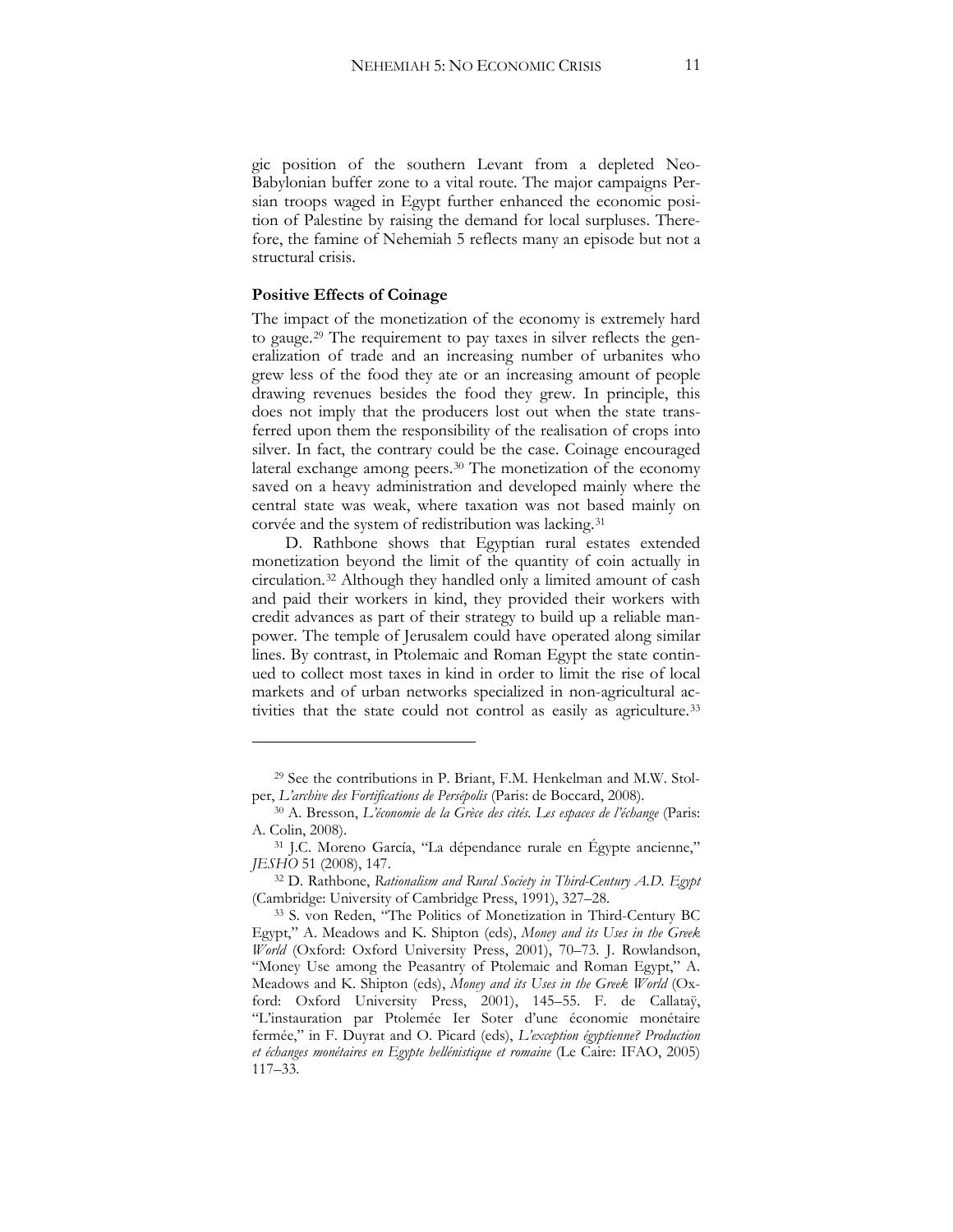Hence, one could argue that Darius' reform provided greater leeway to peripheral areas such as Yehud, a leeway that, if it did not immediately translate into greater prosperity, would have at least afforded more economic freedom and openings to the individual farmer.

Contrary to the claim that the 'crisis' in Nehemiah 5 was caused by the forced repopulation of Jerusalem (Neh 11:1) that concentrated too many unproductive mouths into one place,<sup>[34](#page-11-0)</sup> the new commercial outlets had at least as many positive as negative repercussions for the local farmers. In light of the nature of ancient cities as essentially large villages populated by farmers and in which much space was devoted to gardens,<sup>[35](#page-11-1)</sup> the notion that urban mouths are unproductive should be dismissed. Even if monetization contributed to the rise of a non-agricultural sector in Jerusalem, these mouths were only unproductive from the point of view of grain production. Feeding them generated a local demand for agricultural surpluses as well as a local traffic of prebends in the form of leftovers of divine meals.[36](#page-11-2) The rise of a demand for local food-stuff in Jerusalem would have enabled nearby farmers to market their surplus directly, while they had to rely on grain merchants to gain access to inter-regional markets.

### **A Fixed Tribute is Adaptable at the Local Level**

The idea that provinces had to pay a tribute fixed in advance without heed to the actual yields of the harvest is equally problematic. Was the treasury greedy enough to expect the fixed tribute when the harvest failed? The notion of a fixed tribute derives from Herodotus 3.89 who claimed that, as a result of a reform by Darius I, all the countries of the empire were obliged to pay taxes in silver.<sup>[37](#page-11-3)</sup> Although Herodotus' figure for Babylonia—1000 talents of silver annually—indicates a rounded figure that does not inspire any confidence in its reliability, the amount actually paid by each fiscal unit was carefully calculated according to the ability of each unit (see Plutarch *Mor.* 172f; *Arist.* 24.1). Darius learnt from the rebellions he crushed that setting the level of taxes on a fair basis was essential to the stability of the realm. He was the first ruler to pub-

<sup>34</sup> Gross, "Interest?," 270.

<span id="page-11-1"></span><span id="page-11-0"></span><sup>35</sup> D. Ussishkin, "The Borders and 'de facto' Size of Jerusalem in the Persian Period," O. Lipschits and M. Oeming (eds), *Judah and the Judeans in the Persian Period* (Winona Lake: Eisenbrauns, 2006) 147–66.

<sup>36</sup> G. Van Driel, *Elusive Silver* (Leiden: NINO, 2002).

<span id="page-11-3"></span><span id="page-11-2"></span><sup>&</sup>lt;sup>37</sup> According to Herodotus III 89-97, Darius introduced a fixed standard between Babylonian silver and Euboian gold which resulted in the rise of white silver in contrast to silver with a *ginnu* mark. A.C.V.M. Bongenaar, "Money in the Neo-Babylonian Institutions," J.G. Darcksen (ed.), Trade and Finance in Ancient Mesopotamia (MOS, 1; Istanbul: Nederlands Historisch-Archaeologisch Instituut, 1999), 173.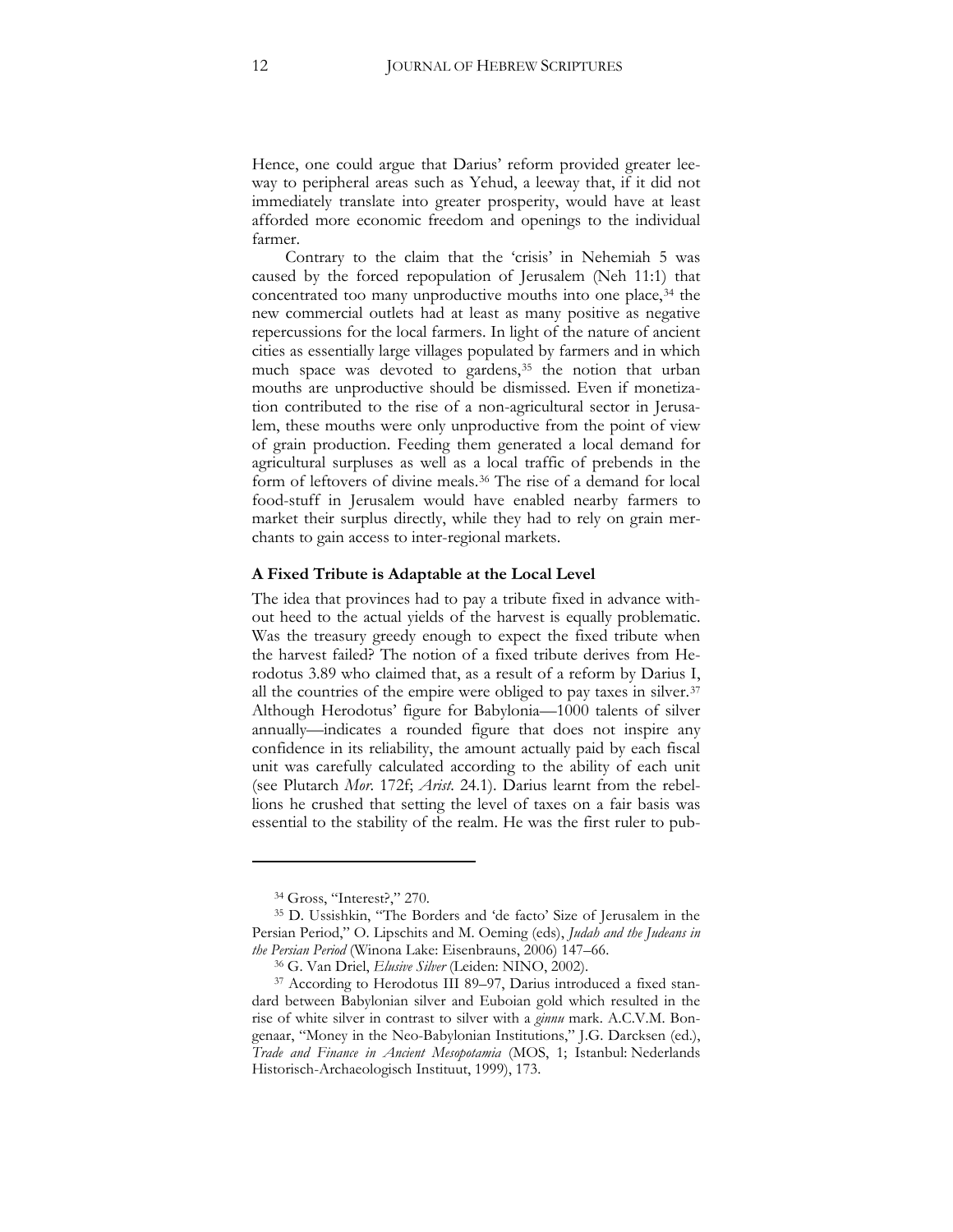lish an official tribute register.[38](#page-12-0) As far as we can see, it was realistic on the whole and nothing indicates that the level of taxation was more oppressive than during previous eras.[39](#page-12-1) The amount of tribute was fixed at the level of the larger fiscal units and allowed for adjustment of the amount paid by each sub-unit according to actual regional yields as long as the overall sum was delivered to the central treasury. The greater and more varied a fiscal unit, the greater flexibility it offered to the tax-collecting authority to adjust the amount of tribute collected according to yield variations year after year.

The aim of fixing an amount in advance for each fiscal unit was to guarantee a regular income to the royal treasury, to limit the amount satraps could extract by shifting the responsibility for abuses upon their shoulders. The system required flexibility at the local level since taxation is the result of a constant bargaining process between taxpayers and tax-users, each side presenting itself as the victim of the other. Abuses are more blatant when they are practised by the more powerful partner, but at every level there is resistance and dragging of feet. The amount finally collected had to reflect actual yield variations and reflected the bargaining power of taxpayers, which was never nil. For common sense dictated that the taxation authority took into account the economic health of its tax base. Even when it was a punitive measure, a heavy tribute could only be a punctual measure that was bound to backfire if it was not followed by concrete demonstrations of clemency. Hence, the suppression of rebellions was routinely followed by temporary cancellation of taxes in spite of the fact that the rebels were defeated.[40](#page-12-2) The devastations incurred by the military operations that crushed the rebellion punished the treasury as much as the farmers of the region concerned. The Achaemenids, just as any other dominant power, may have viewed their subjects as milk cows<sup>[41](#page-12-3)</sup> but they still had to care for the cow to obtain its milk.

The Persians, as much as the Romans, had to consider the well-being of the numerous small farmers who constituted their tax base. The sovereign used the law to establish a more even playing field and facilitate the type of investment and cooperation that would lead to economic growth.[42](#page-13-0) Although its ability to use the law to promote its interest in the form of fiscal revenues was sub-

<sup>38</sup> P. Briant, *From Cyrus to Alexander* (Winona Lake: Eisenbrauns, 2002), 390–94.

<span id="page-12-0"></span><sup>39</sup> L.L. Grabbe, *A History of the Jews and Judaism in the Second Temple Period 1* (London: T&T Clark, 2004), 195–97.

<span id="page-12-2"></span><span id="page-12-1"></span><sup>40</sup> P.-A. Beaulieu, "Land Grant on a Cylinder Seal and Assurbanipal's Babylonian Policy," S. Graziani (ed.), *Studi sul vicino oriente antico 1* (Napoli: Istituto Universitario Orientale, 2000), 25–46.

<sup>41</sup> Grabbe, *History,* 197.

<span id="page-12-3"></span><sup>42</sup> D.P. Kehoe, *Law and the Rural Economy in the Roman Empire* (Ann Arbor: University of Michigan, 2007), 194.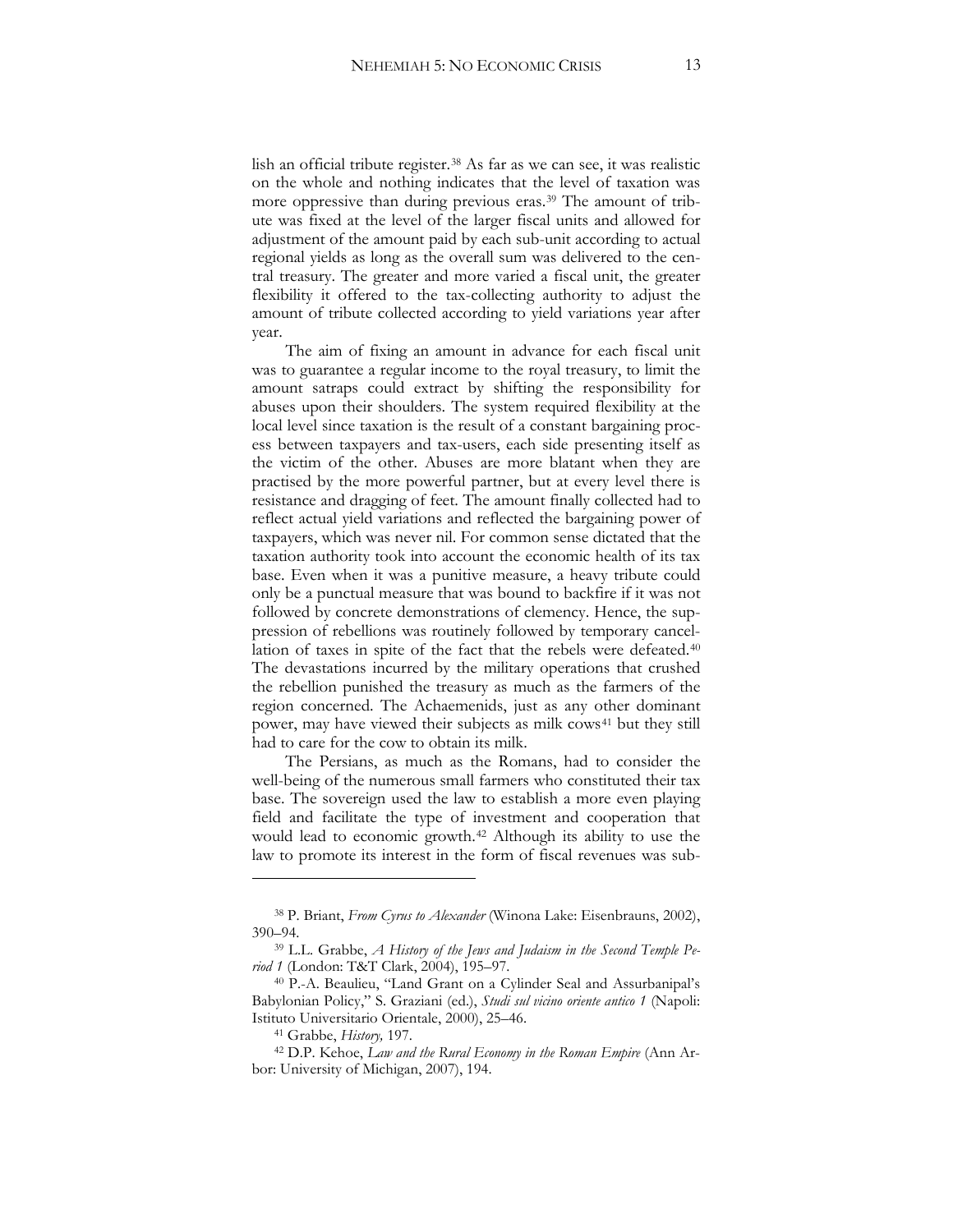ject to broad constraints, the Roman state consciously sought to promote a particular distribution of resources, not simply out of concern for justice but rather as a policy designed to promote fiscal goals.[43](#page-13-1) It is doubtful that the Persian Empire would have lasted if the Achaemenids did not share a similar concern for the well being of their tax base. If each year Darius actually received the amount fixed in advance, the regularity was the result of his subordinates' ability in steering between the imperatives of drawing revenues while avoiding social disturbances. The sheer territorial size of a large empire afforded it the luxury of a regularity of revenues that smaller political entities could never enjoy because regional production failures could be compensated with the revenues from further afield.

At the local level, the bargaining process was a bitter game. Taxpayers systematically complained that they were fleeced and when times were really hard, the satrap had to contribute from his own funds to make up for the missing revenues. This is exactly what is described in Neh 5:2–5. The tone of subordinates' relations to their superiors was by definition lachrymose. On the receiving side of the tax flow, the burden was set at a higher level in order to compensate for the loss of revenues through swindling and resistance. The fact that Nehemiah 5 mentions no tax relief illustrates the bargaining process between local taxpayers and local administrator. Although the king's tax is mentioned at v 4 as an aggravating factor, Nehemiah does not cancel it because a local governor did not have that kind of freedom. Instead, Nehemiah squeezes his own revenues to meet the expected amount of tribute by forsaking the governor's food allowance (Neh 5:14–19). Nehemiah claims that he did not collect his due for twelve years (a claim that is also congruent with the ideology of the text), it is obvious that he had other sources of revenues. Had it not been the case, how would he have continued serving as governor while daily feeding a hundred and fifty people (Neh 5 :17) if he had no revenues for twelve years in a row ? In any case, the way Nehemiah tackled the problem gives the lie to the common notion that farmers alone bore the brunt of the fixed tribute. Stuck between a rock and a hard place, satraps, governors, and other administrators had to steer an uneasy course between the exigencies of maximum tax extraction and social peace to preserve their positions and their lives.

If there is no doubt that farmers did not like paying taxes and had to cope with all sorts of challenges while doing so, there is no reason to suppose that the fifth and fourth centuries BCE were particularly tough for Palestinian farmers.

<span id="page-13-1"></span><span id="page-13-0"></span><sup>43</sup> Kehoe, *Law*, 195.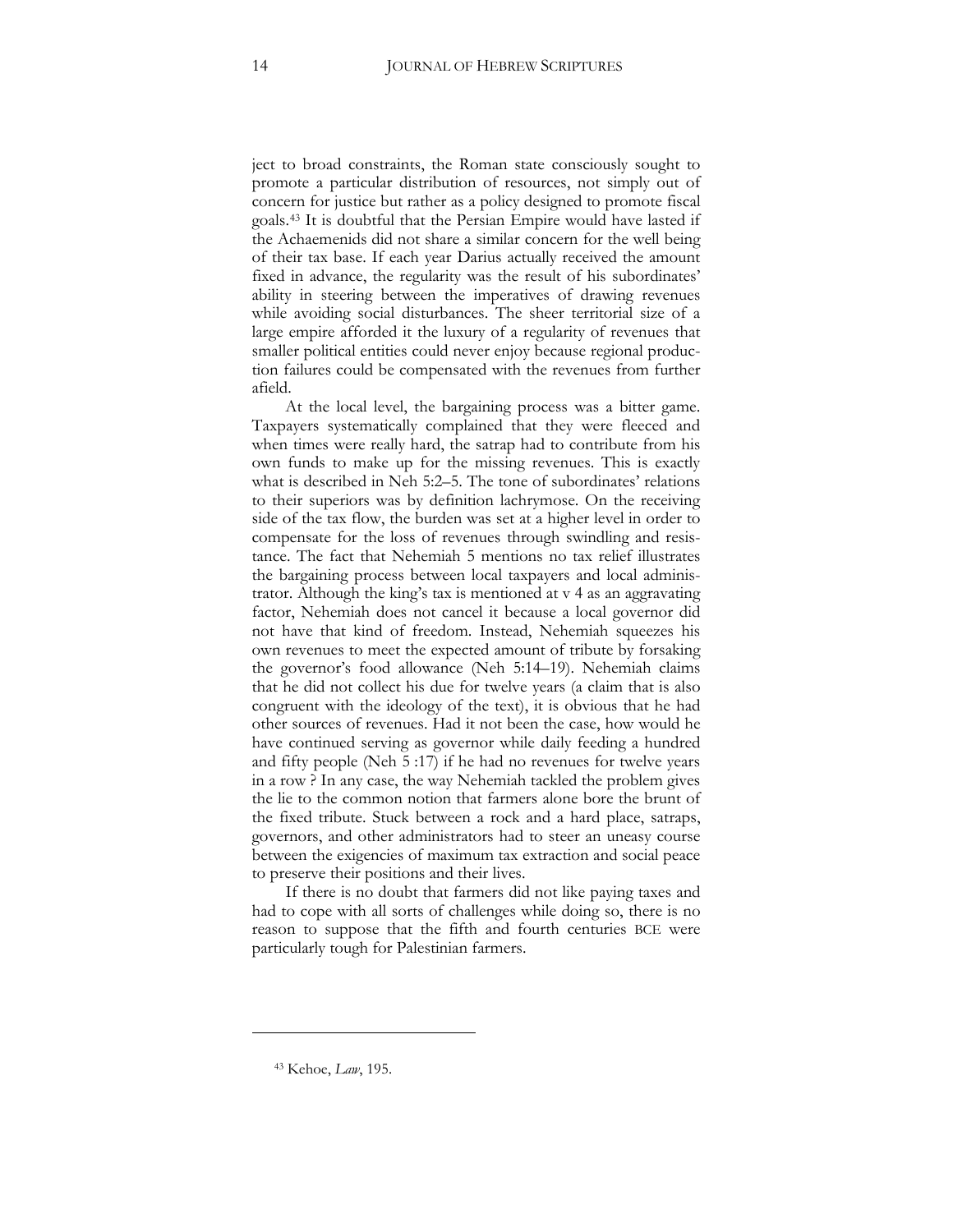### **No Destitute Farmer**

Even if Nehemiah 5 did report an actual crisis, the situation depicted was far less dramatic than exegetes would have us believe. Gottwald explains that 'The lethal combination of taxes and debts conspires to thrust many peasants into destitution.'[44](#page-14-0) There are, however, no clues for destitution in Nehemiah 5. That the fields and vineyards in v 5 are said to be 'for others' ( $\forall$ אחרים) entails no expropriation and no destitution in the sense of the loss of one's assets—or every person who mortgages a property would be destitute. The debtors were obviously creditworthy or they would not have received loans in the first place.

Keen to darken the picture and render Nehemiah even more righteous than the text does, Albertz qualifies the portion of the produce set asset for servicing the debts as 'the lion's share of the harvest.'[45](#page-14-1) In fact, if the Athenian *hektemoroi* are anything to go by, it would not exceed a rough sixth or so within the following six months, or the creditor would have to extend more credit in the form of seed and food to keep his 'milk cows' alive. A similar proportion is mentioned in the story of Joseph's enslavement of the Egyptians (Gen 47:13–26), and much later as the landowner's share in pre-1958 Iraqi sharecropping contracts and as the share of the crop (17 %) due by the tribes that accepted to farm land in Raqqa at the end of the nineteenth century CE.[46](#page-14-2) It seems that for millennia, the produce dedicated to servicing loans and rents oscillated between a sixth and a fifth of any harvest. Above that proportion, it made no sense to lend since farmers could not bear a greater burden.

<sup>44</sup> Gottwald, *Tribes*, 2–3.

<sup>45</sup> Albertz, *History*, 495.

<span id="page-14-2"></span><span id="page-14-1"></span><span id="page-14-0"></span><sup>46</sup> A.P.G. Poyck, "Farm Studies in Iraq," *Mededeligen van de Landbouwhogeschool te Wageningen Nederland* 62 (1962), 56` P. Steinkeller, "The Renting of Fields in Early Mesopotamia and the Development of the Concept of 'Interest' in Sumerian," *JESHO 24 (1981)*, 128; M. Ababsa al-Husseini, "Mise en valeur agricole et contrôle politique dans la vallée de l'Euphrate (1865–1946)," *Bulletin d'Etudes Orientales* 53–54 (2002), 464. I reject suggestions that the *hektemoroi* actually paid five-sixths of the produce and I stick to the obvious meaning of Aristotle's phrase: the *hektemoroi* were bound to surrender a sixth of their produce (almost a double tithe) to an overlord and could be enslaved if they failed to do so: P.J. Rhodes, "The Reforms and Laws of Solon: An Optimistic View," J.H. Blok and A.P.M.H. Lardinois (eds), *Solon of Athens: New Historical and Philological Approaches* (Mnemosyne Supplementum, 272; Leiden: E.J. Brill, 2006), 248–60. See also J.-M. Roubineau, "Les hektémores," J. Andreau and V. Chankowski (eds), *Vocabulaire et expression de l'économie dans le monde antique* (Paris: de Boccard, 2007), 177–210.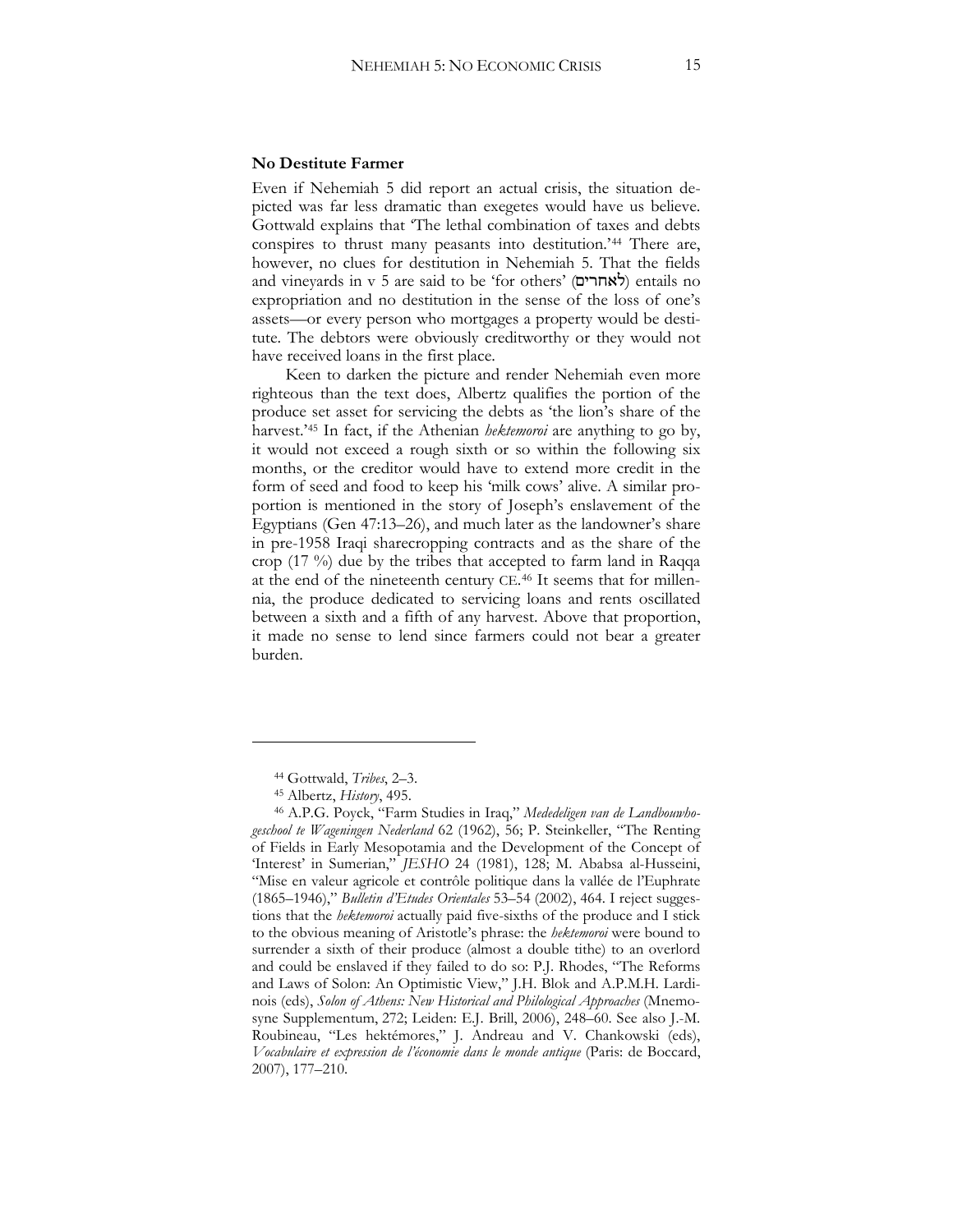### **AN ETIOLOGICAL "CRISIS"**

Nehemiah's silence over the return of slaves makes sense in the context of the repair of the walls. The word 'slave' in all ancient Near Eastern languages is ambiguous. It covers two very different realities, permanent and indentured servitude.[47](#page-15-0) Instead of reading Nehemiah 5 as implying the permanent sale of daughters abroad, in the general context of the book of Nehemiah the pressure exerted by the lenders took the form of a general rounding up of every able body, children included, to carry baskets. Directly in charge of the project, Nehemiah had no interest in imposing the liberation of the debt 'slaves' and sending the workers back home. In spite of the famine, the impressment of workers and the payment of the king's tax remained in force. The amount of grain, oil, wine, rent, and interest not collected could be compensated by the conscription for the restoration of Jerusalem. In this way, the reimbursement of produce to families who worked to build the walls of Jerusalem during periods of low agricultural activity was beneficial to the debtors who had large families. The families with a smaller workforce bore the rest of the burden of the reconstruction as an investment from which benefits could reasonably be expected since it secured a privileged access to the administration circles of the province.

The emergency measures Nehemiah takes to finance the restoration of city walls were quite common in such contexts. The narrator's special contribution was to attribute the initiative exclusively to Nehemiah. A crisis was written as a backdrop for the portrayal of Nehemiah in a particularly favourable light. The crisis is a foil to render to Nehemiah what belonged to the Persian Caesar.

In favour of this interpretation, Josephus reports that the costs of a later restoration of the walls of Jerusalem were offset by a temporary tax-exemption granted by Antiochus III (Ant. 12.3.3 138–44). Unless one insists that the Persians were greedier than the Seleucids, it is likely that the measures imposed by Nehemiah to face the "crisis" were in fact standard administrative procedures. The costs involved in the setting up of a Persian *birta* at Jerusalem during the reign of Artaxerxes I<sup>[48](#page-15-1)</sup> would have been compensated by a similar tax-relief to enable the local population to shoulder the burden of reconstruction while saving on the transfer of funds from the central administration to the periphery.

Had the famine been as severe as v 2 implies, the pawning of assets to pay taxes and reimburse loans in a time of food shortage probably went against common practice since farmers were not

<span id="page-15-0"></span><sup>47</sup> P.J. King, "Slavery in Antiquity," D. Schloen (ed.), *Exploring the*  Longue durée (Winona Lake: Eisenbrauns, 2009), 243–49.

<span id="page-15-1"></span><sup>&</sup>lt;sup>48</sup> D. Edelman, *The Origins of the 'Second' Temple* (London: Equinox, 2005), 332-50; D. Edelman, "Were Zerubbabel and Nehemiah the Same Person?," forthcoming.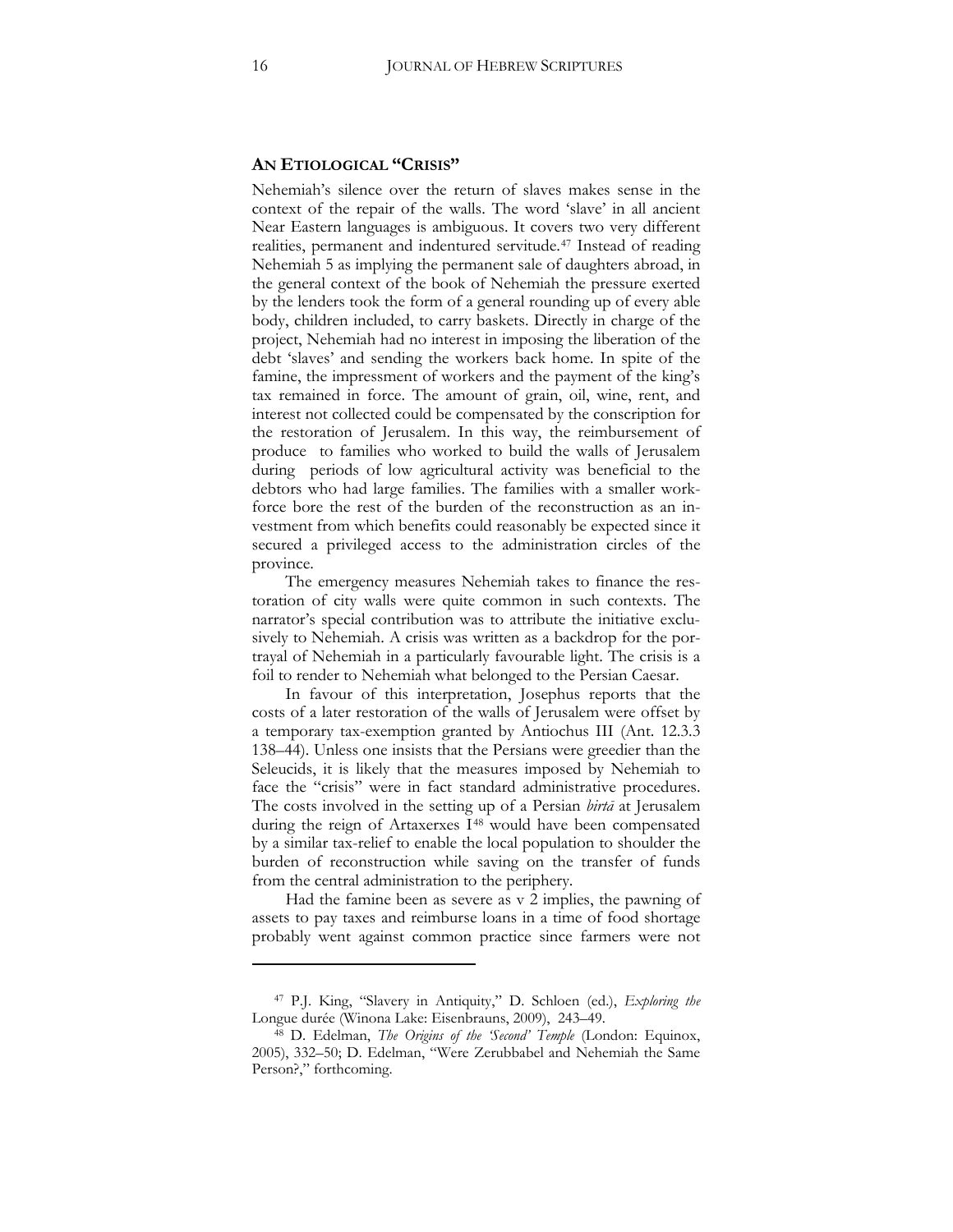liable for acts of god.[49](#page-16-0) Codex Hammurabi, law §48, states that cultivators were not obliged to pay their debts when the storm-god eroded or flooded their field or if the grain had not been produced through lack of water.[50](#page-16-1) The same clause is found in the *ana ittišu* texts, scribal school-tablets preserved in the library of Ashurbanipal.[51](#page-16-2) Roman and Byzantine texts also refer to the postponement of the collection of dues.[52](#page-16-3) There is no need to imply that Hammurabi's laws were binding to Persian Yehud to suggest that the measures taken by Nehemiah were the least a governor would take during a famine occurring when the walls had to be restored. Commentators are fooled by the ideology of the text when they understand Nehemiah's measures as expressions of a deep piety rather than economic common sense. If pawning one's assets in order to buy grain was common practice, it does not entail that there was no let-up of imperial taxes in time of famine and that mortgaged properties were foreclosed when borrowers defaulted for reasons beyond their control.[53](#page-16-4)

The question is whether the administration waited for the extra burden imposed on the province to turn into a crisis before acting to relieve it or whether it dealt preventively with problems that were easily foreseeable by granting some basic fiscal facilities to finance the building project. The historicity of the crisis in Nehemiah 5 hinges upon this question. That the text shows Nehemiah acting on his own accord and from purely religious motives is congruent with the ideology of the text and cannot be adduced to counter the notion that Nehemiah's decisions were standard procedures that any responsible administration would have taken.

The narrator is more interested in portraying Nehemiah as an ideal governor than in describing how a particular crisis was solved. Nehemiah's anger, his ability to master it in  $vv$  6–7 and his immediate response belong to the rhetorical strategy of the text devoted to Nehemiah's justification of his financial conduct as governor. He is presented as the main lender who nevertheless decides to suspend the collection of dues in order to enhance his generosity. The phrase ויהללו את־יהוה at the conclusion of the general

 $\ddot{\phantom{a}}$ 

<span id="page-16-0"></span><sup>49</sup> M. Hudson, "Reconstructing the Origins of Interests-Bearing Debt and the Logic of Clean Slates,," M. Hudson and M. van De Mieroop (eds), *Debt and Economic Renewal in the Ancient Near East* (Baltimore: CDL, 2002), 29.

<span id="page-16-1"></span><sup>&</sup>lt;sup>50</sup> M.E.J. Richardson, *Hammurabi's Laws* (Sheffield: Sheffield Academic Press, 2000), 58–59.

<span id="page-16-2"></span><sup>51</sup> R.P. Maloney, "Usury and Restrictions on Interest-Taking in the Ancient Near East," *CBQ* 36 (1974), 1–20.

<span id="page-16-3"></span><sup>52</sup> M. Kaplan, *Les hommes et la terre à Byzance* (Paris: Sorbonne, 1992), 162–63.

<span id="page-16-4"></span><sup>53</sup> Against C.L. Seow, "The Social World of Ecclesiastes," L.G. Perdue (ed.), Scribes, Sages and Seers (FRLANT, 219; Göttingen: Vandenhoeck & Ruprecht, 2008), 209.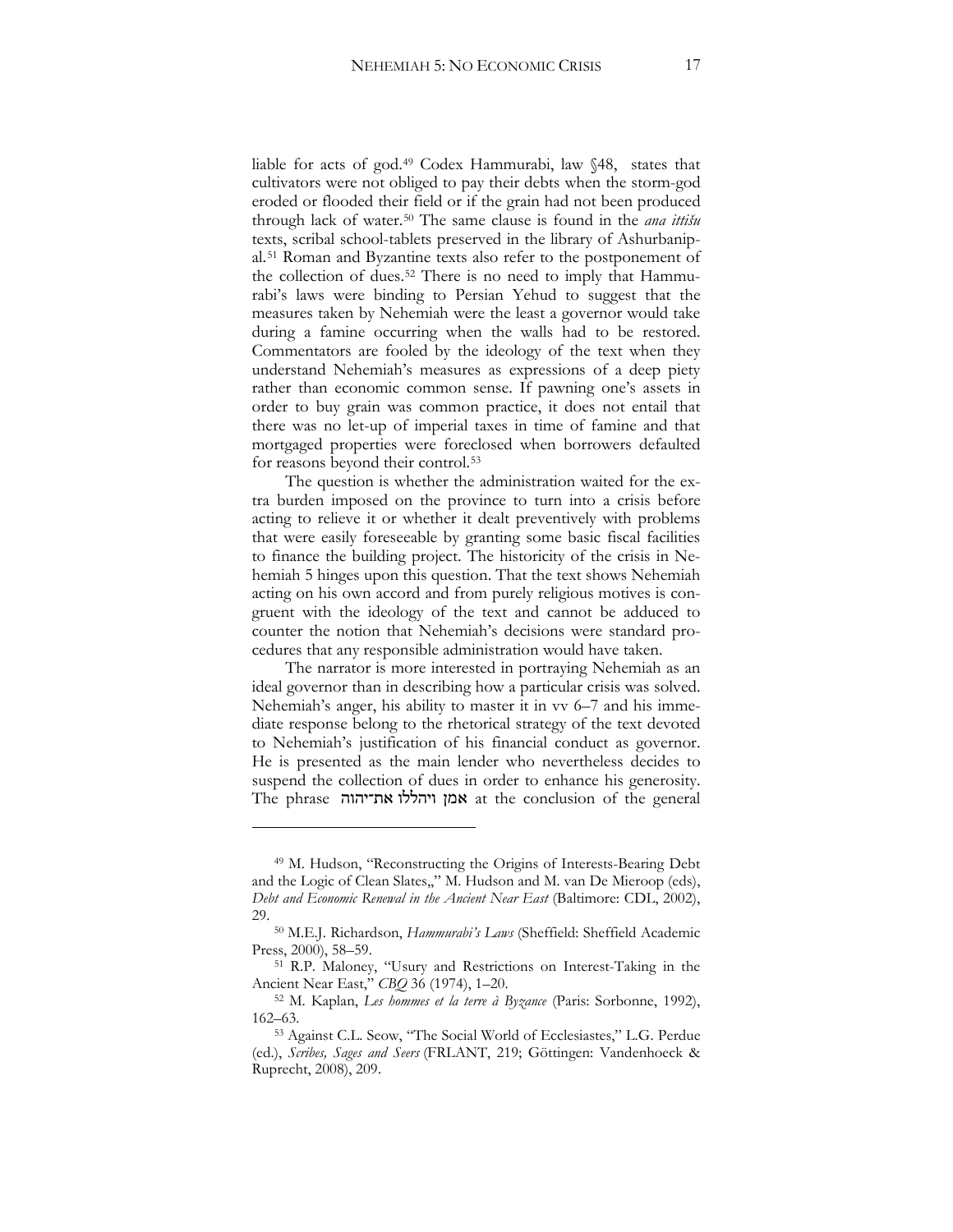assembly is the rhetorical aim of the entire chapter. It confirms Nehemiah as a righteous and generous governor and celebrates the return of the *hôrîm* and *seganîm* among their Jewish brothers. The closing phrase "the people did as this thing" (v 13b) is certainly 'unlogisch'<sup>[54](#page-17-0)</sup> since it is not the people but the guilty *hôrîm* and  $\frac{r}{q}$  who are supposed to do what they promised. By melting the *hôrîm* back into the wider 'people,' Nehemiah becomes the guarantor of brotherly concord. As for the *seganim*, they are found at Nehemiah's table in v 17.

Beyond the rather common measures enacted by Nehemiah, the theological statements that pepper the chapter (verses 9, 13, 15, 19) and Nehemiah's long monologue (vv 14–19) where he compares himself to previous governors who 'lorded it over the people' (שלטו על העם) make excellent theology but poor economics. Carried away by the panegyric mood, the narrator gives up all pretence of verisimilitude. Out of his fear of the Lord and out of his own pocket, Nehemiah put all his servants to work on the walls (v 16) besides feeding a hundred and fifty officials with meat and wine without collecting his own food allowance (חם הפחה and 17). Moreover, the measures he imposed on the *hôrîm* and seganîm constituted yet an extra burden on his personal budget. Since Nehemiah also insists that he did not buy any fields (v 16), the reader is expected to conclude that for twelve years running, Nehemiah miraculously bore all costs without drawing any resources. Better than quails and manna, it was an ox, six sheep and fowls that turned up ready cooked on Nehemiah's table daily.

The concluding verse is a shameless apotheosis. As a prayer addressed directly to God, it insists on all the good deeds Nehe $m$ iah has done to this people (שובה כל אשר עשיתי). Such a clear rhetorical purpose requires decoding. The text cannot be taken as straight social reportage.

#### **A Closed Circle of Brothers as the Jewish People**

Since the text itself signals that it is not presenting a carefully investigated report of a particular situation, it would be unwise to use it as such. The situation could well reflect a particular episode, but in the context, it is more paradigmatic than actual since it is not precisely dated and it is not sure that it is in the correct historical sequence.[55](#page-17-1) It is a narrative that explains the origin of the preferential credit facilities among a closed group of brothers.

The text demarcates several social circles rather than social classes. The core is Nehemiah with his brothers and his servants נערי) v 10). Then, the *ḥôrîm* and *s<sup>egānîm* (Neh 5:7) are urged to move</sup> away from the disgrace of the *gôyīm* that are qualified as 'our ene-

<span id="page-17-1"></span><span id="page-17-0"></span><sup>54</sup> K.D. Schunck, *Nehemia* (Neukirchen-Vluyn: Neukirchener Verlag, 2009), 156.

<sup>55</sup> Blenkinsopp, *Ezra-Nehemiah*, 255.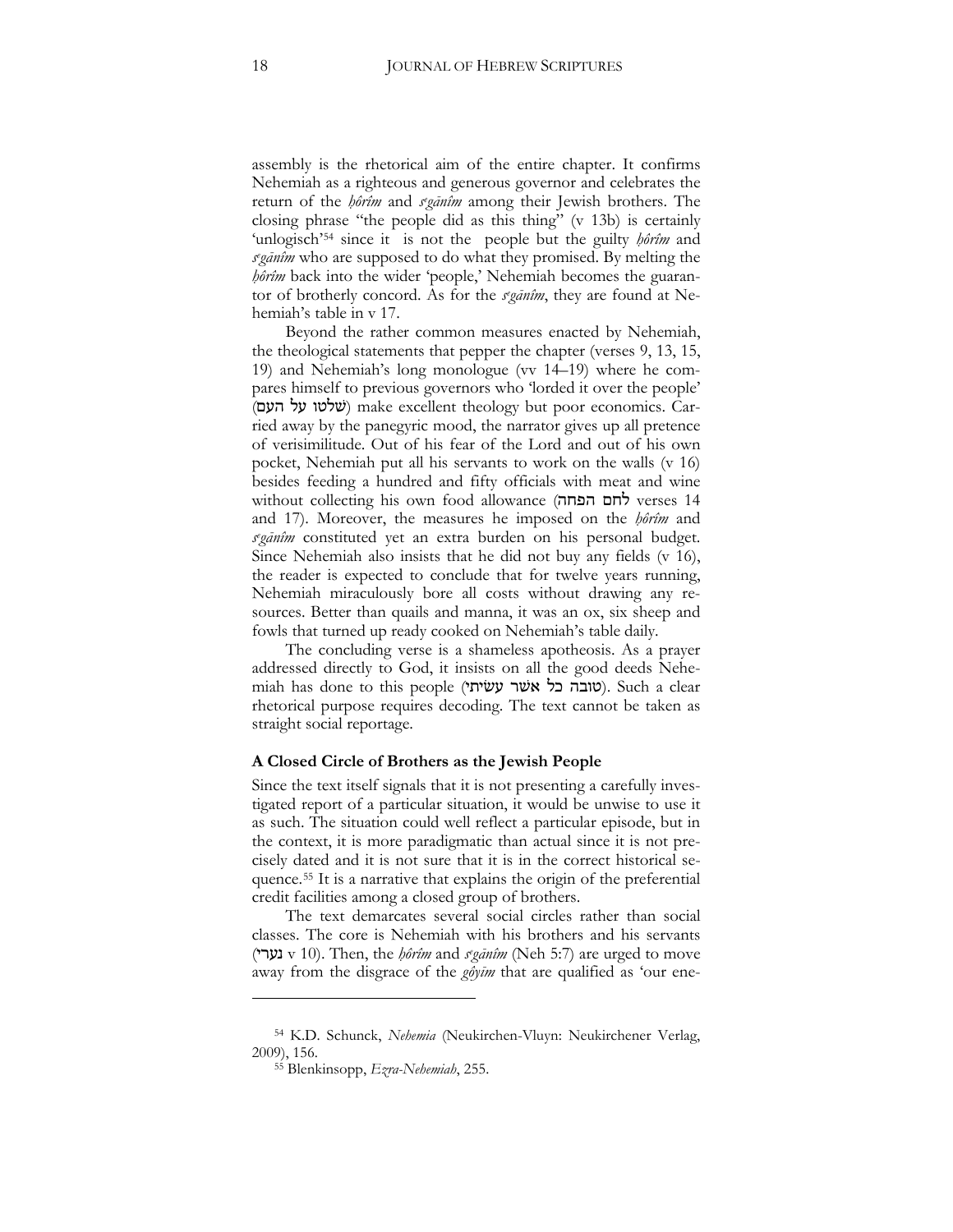mies' (v 9). Although the *hôrîm* and *seganîm* are accused of doing 'no good' in v 9, in v 13 they are back in the fold. A larger group is constituted by the people that filed the complaint. Do they represent the entire population of Yehud?

The great assembly (קהלה גדולה) Nehemiah convoked against the *hôrîm* and *seganîm* may give the impression that the entire population of the province was there to denounce the abuse of loan sharks. The narrator may well have suggested as much, but despite their presentation as the people (-3!) in v 1, this is no *'am haaretz.*[56](#page-18-0) The people in Nehemiah 5 addressed grievances to brother Jews (אחיהם היהודים) and insisted upon their equality. Hence, the envisaged complainers are not marginal cultivators expropriated by larger landholders and merchants. As brothers they ask a favour on the basis of their equality and proximity with the lenders. This exclusive brotherhood was a close-knit group of affluent people to whom the governor belonged. The *seganîm* and the *Yehûdîm* at Nehemiah's table in v 17 constituted a closed circle that drew revenues from the local administration. Their complaining brothers also wanted a stake in the revenues of the administration.

Nehemiah's claim that he and his entourage lent money and grain is essential to his presentation as an active member of the corporation and it shows that he was *not* 'above the fray' of contending parties[.57](#page-18-1) Nehemiah, or the people who told his story and used him as their key figure, belonged to the group that decided to share the burden of the restoration of Jerusalem among its members, because it expected a quick return on investment. Their brotherly love excluded the rabble of the province as well as other elite that did not qualify as 'Jews.'

L.L. Grabbe suggests that Nehemiah may have bankrupted some of the creditors whose loans he forced them to turn into gifts.[58](#page-18-2) We have no way of measuring the impact of the deferment of the collection of produce on the creditors, but Nehemiah's measures were not detrimental to the real lenders that stood behind the ideal figure of Nehemiah or the text would not have been written at all. Creditors do not threaten their best interest when they display some generosity. Nehemiah's measures maintained the hôrîm and *seganîm* among their brother Jews while they excluded the gôyīm who need not be sought overseas. In the context of the restoration of Jerusalem around the reign of Artaxerxes, these *gôyīm* would have included the Benjaminite elite operating from Mizpah that administered the province for the Neo-Babylonians for over a century. The restoration of Jerusalem placed the Nehemiah group in direct competition with the Benjaminite elite. In later contexts,

<span id="page-18-0"></span><sup>56</sup> Halligan, "Nehemiah 5," 148.

<span id="page-18-1"></span><sup>57</sup> Against Gottwald, *Tribes*, 3.

<span id="page-18-2"></span><sup>58</sup> L.L. Grabbe, *Ezra-Nehemiah* (London: Routledge, 1998), 191.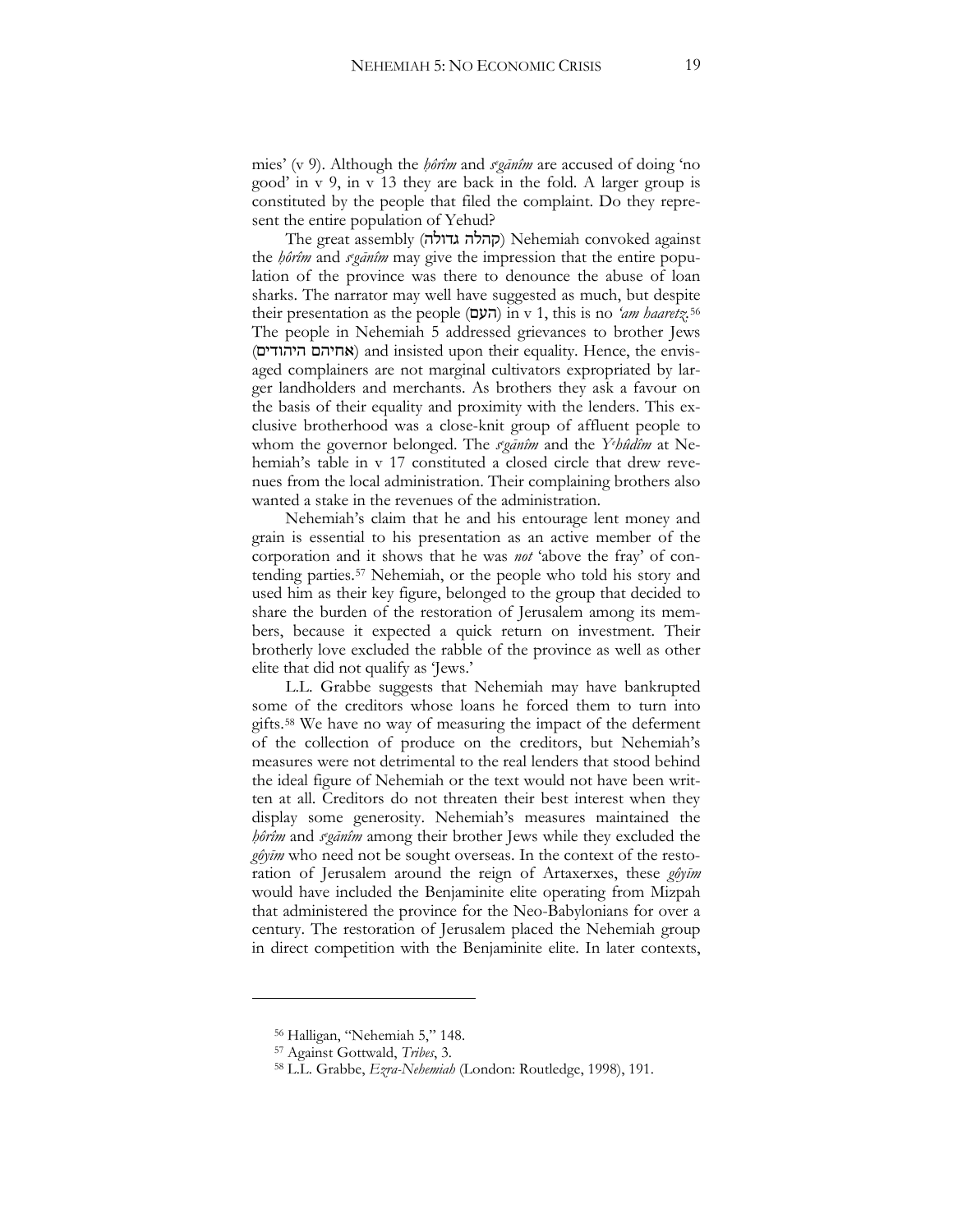the *gôyīm* would represent other competitors, in Palestine or in the Diaspora.

In any context, Nehemiah 5 describes the genesis of a commercial association, in this case an exclusive group of Jews granting credit facilities to each other. Such associations are known across the ancient Levant through the biblical and extra-biblical *marzeah* and the Greek *symposium* and *thiasos*.[59](#page-19-0) While research has focus mainly on the funereal context of these institutions, the *marzeal* had broader functions. To 'beat the market' and pool their resources, upper-class men formed closed associations of brothers under the patronage of a deity. Besides drinking wine, the members of a *marzeah* conducted transactions involving large amounts of money, joint business ventures such as caravan (*harrānu*) and maritime partnerships.[60](#page-19-1) A similar group of brothers would have operated around the new temple and the Jerusalem *birta*. If the crisis described in Nehemiah 5 does not reflect a particular event, the brotherhood of one-hundred and fifty *seganîm* and Yehûdîm at Nehemiah's table represents real life Jerusalem entrepreneurs. They pooled resources in commercial joint ventures and granted preferential credit facilities to each other. In the Torah, a similar brotherhood is described in Lev 25:25–43 that exhorts the brothers to grant interest-free loans to each other in order to compete with other commercial brotherhoods.[61](#page-19-2) The square of villains in Nehemiah 2—6 represents such competitors in Palestine.

In the Diaspora, Jews found themselves as small isolated groups, the brother and the fellow Jew were the same person. Therefore, the strict boundaries between the commercial brotherhood and the Jewish *ethnos* transmitted in Leviticus 25 and in Nehemiah 5 faded. Eventually, the ban on interest first decreed between brothers was generalized to cover commercial relations among all Jews, Christians and Moslems.

Besides this remarkable *Wirkungsgeschichte,* Nehemiah 5 became a paradigm of economic redress in liberation theology, a rather ironic turn considering that it was supposed to secure the exclusive control of the resources of a region by an exclusive circle of capitalists with Imperial backing.[62](#page-20-0)

<span id="page-19-0"></span><sup>59</sup> J. Carter, "Thiasos and Marzeah," S. Langdon (ed.), *New Light on a Dark Age* (Columbia: Missouri University, 1997), 72–112. H. Matthäus, "The Greek Symposion and the Near East," R. Docter and E. Moormann (eds), *Classical Archaeology towards the Third Millennium* (Amsterdam: Allard Pierson Museum, 1999), 256-60. J.L. McLaughlin, *The Marzēah in the Prophetic Literature* (Leiden: E.J. Brill, 2001). L. Miralles Maciá, *Marzeah y thíasos: Una institución convival en el Oriente Próximo Antiguo y el Mediterráneo* (Madrid: Universidad Complutense, 2007).

<sup>&</sup>lt;sup>60</sup> McLaughlin, *Marzēah*, 67.

<span id="page-19-2"></span><span id="page-19-1"></span><sup>61</sup> See P. Guillaume, *Land, Credit but no Crisis: Agrarian Finance in the Hebrew Bible* (London: Equinox, forthcoming).

<sup>62</sup> J. Severino Croatto, "The Debt in Nehemiah's Social Reform: A